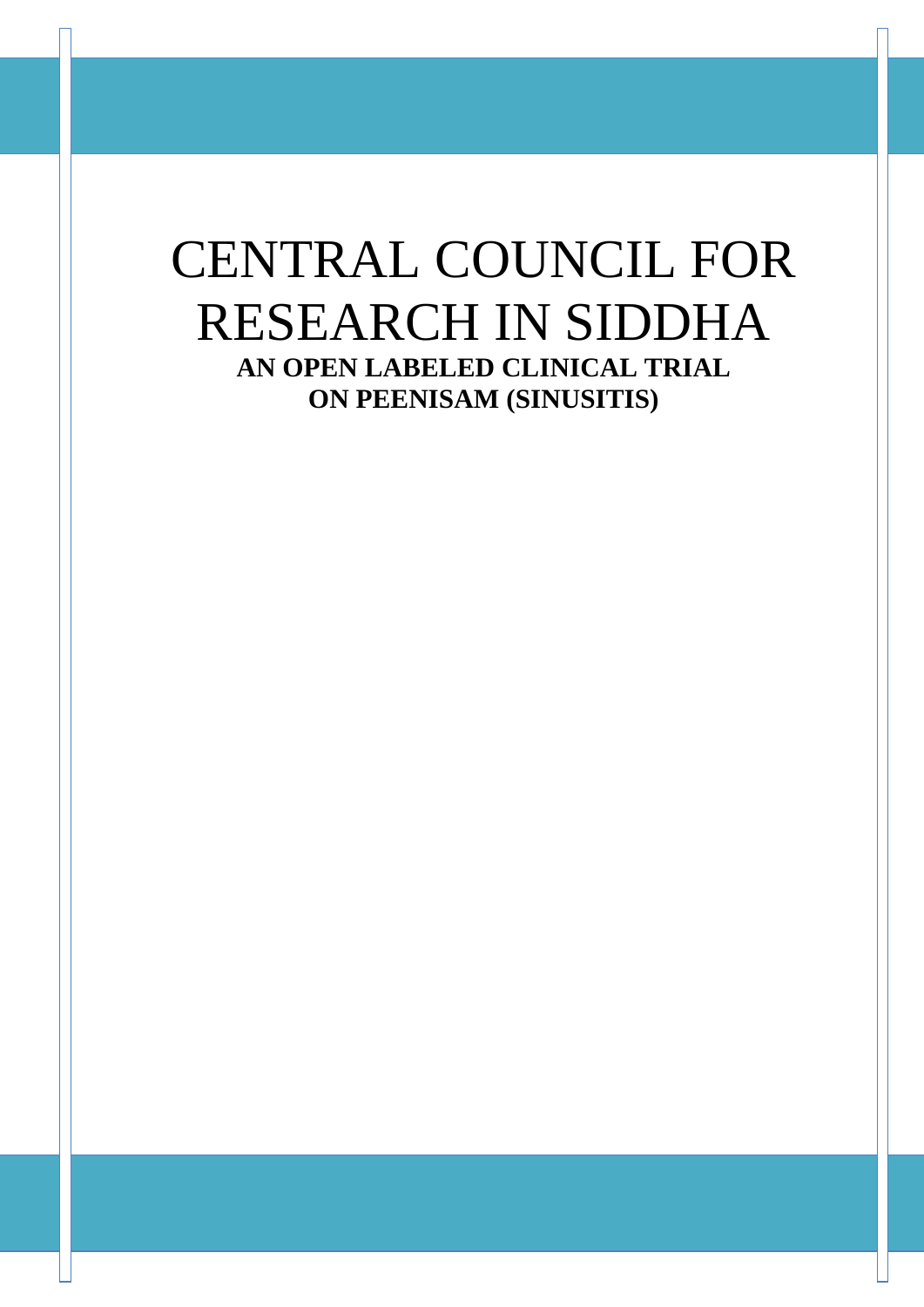# **CENTRAL COUNCIL FOR RESEARCH IN SIDDHA**

#### **OPEN LABELED CLINICAL TRIAL ON PEENISAM (SINUSITIS)**

#### **I. BACKGROUND**

#### **Sinusitis and Significance:**

Of all the respiratory infections, sinusitis is one of the most common illnesses that affect a high proportion of the population. According to the National Ambulatory Medical Care Survey data, sinusitis is the fifth most common diagnosis for which an antibiotic is prescribed. In 2004 a survey conducted by United States Census Bureau on prevalence of sinusitis worldwide reported country wise statistics on the sinusitis prevalence. The prevalence of sinusitis in India is 12.8%

Sinusitis refers to an inflammatory condition involving the four-paired structures surrounding the nasal cavities. Although most cases of sinusitis involve more than one sinus, the maxillary sinus is most commonly observed. Normally, mucus does not accumulate or remain sterile in the sinuses. When the sinus ostia are obstructed or when ciliary clearance is impaired or absent, the secretions can be retained producing the typical signs and symptoms of sinusitis. The retained secretions may become infected with a variety of pathogens, including viruses, bacteria and fungi.

In 1996, the American Academy of Otolaryngology-Head & Neck Surgery multidisciplinary Rhinosinusitis Task Force (RTF) defined adult rhinosinusitis diagnostic criteria. Major factors included facial pain or pressure, nasal obstruction or blockage, nasal discharge or purulence or discolored postnasal discharge, hyposmia or anosmia, purulence in nasal cavity, and fever. In 2003, the RTF's definition was amended to require confirmatory radiographic or nasal endoscopic or physical examination findings in addition to suggestive history.

Current thinking supports that chronic rhinosinusitis (CRS) is predominantly a multifactorial inflammatory disease. Confounding factors that may contribute to inflammation include the following: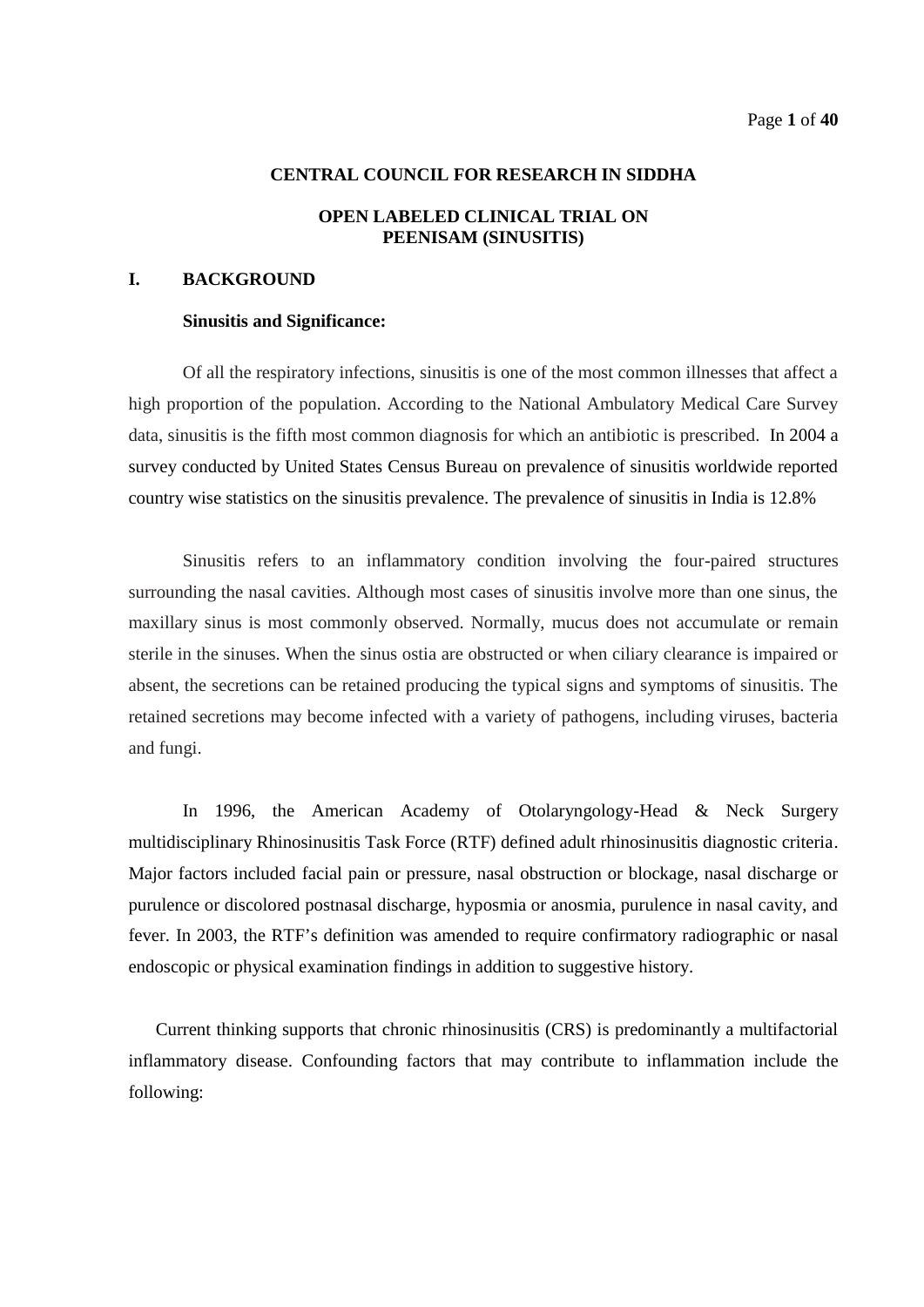- Persistent infection (including biofilms and osteitis)
- Allergy and other immunologic disorders
- Intrinsic factors of the upper airway
- Super antigens
- Colonizing fungi that induce and sustain eosinophilic inflammation

Medical therapy is directed toward controlling predisposing factors, treating concomitant infections, reducing edema of sinus tissues, and facilitating the drainage of sinus secretions. The goal in surgical treatment is to reestablish sinus ventilation and to correct mucosal opposition in order to restore the mucociliary clearance system. Surgery strives to restore the functional integrity of the inflamed mucosal lining.

As the antibiotics and surgeries done for the chronic rhino sinusitis (CRS) have failed in curing the chronic sinusitis, there is a need for herbal drugs which will give effective remedy. Major hindrance in amalgamation of herbal medicines in modern medical practices is lack of scientific and clinical data proving their efficacy and safety. There is a need for conducting clinical research in herbal and herbo-mineral drugs, developing simple bioassays for biological standardization, pharmacological and toxicological evaluation and developing various animal models for toxicity and safety evaluation. It is also important to establish the active components from these plant extracts. There are many herbal remedies suggested for sinusitis in Siddha. Moreover metallic preparations are indicated for chronic sinusitis in Siddha. With a view to help the suffering community there is a need to find a safer, cost effective drug which could cure the disease without surgical intervention and can be used safely for longer periods.

#### **SINUSITIS IN SIDDHA:**

The disease is also called dropsy, running nose or nasal mucous discharge (Peenisam). The essential features of the disease are:

Congestion in the nostrils and eyes, running nose and eyes, sneezing, headache, frequent blowing of the nose with discharge of sputum, pus and blood.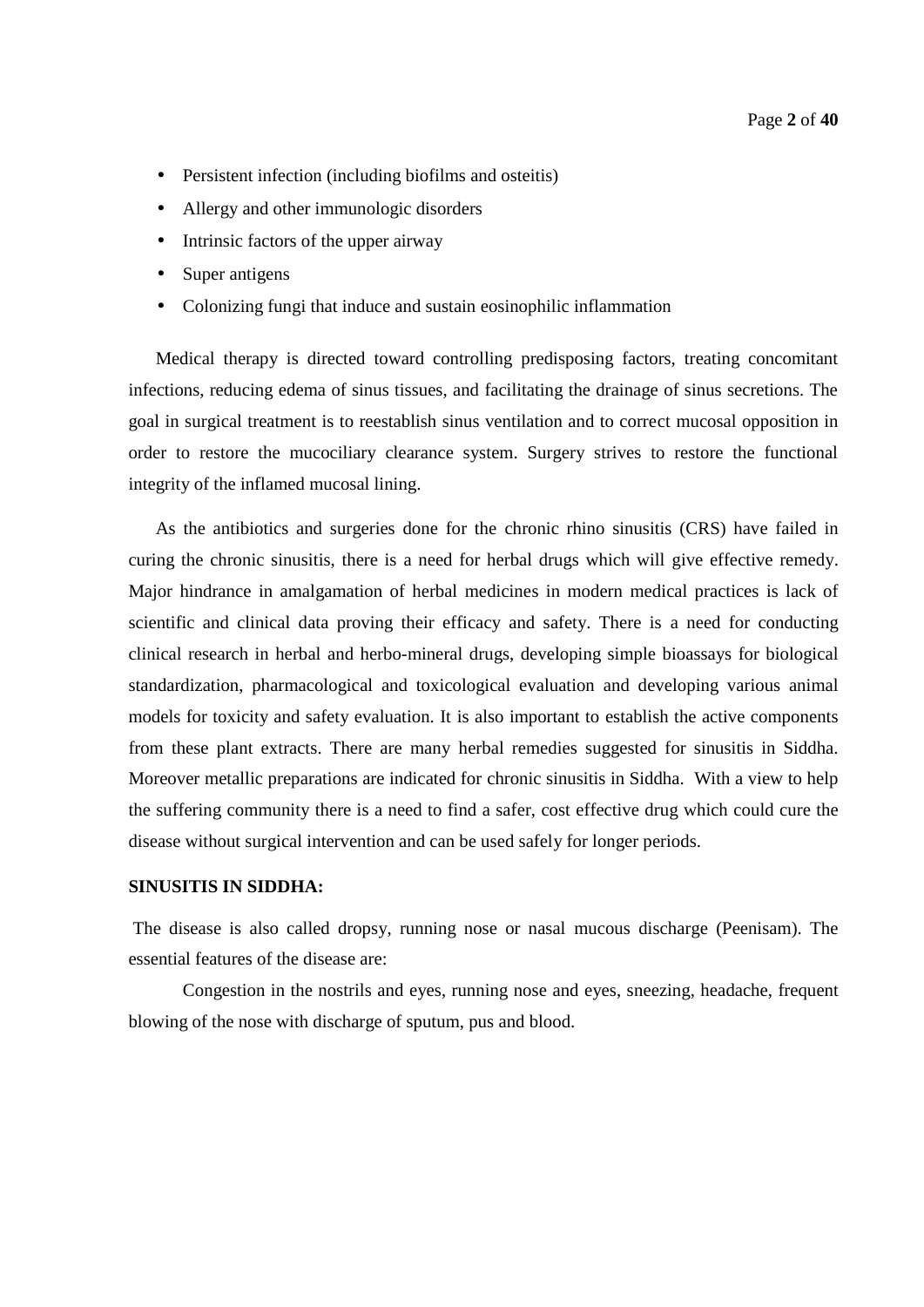#### **Aetiopathogenesis:**

The disease may be caused by the following factors:

- 1. Drinking chilled water, exposure to mist and chill air, allergy to smoke, inhalation of dusty air.
- 2. Taking head bath in cold water and eating foods which will produce cooling effect when the body is hot.
- 3. The disease may also arise as an associated feature of venereal disease.
- 4. It is also considered that while practicing yoga, the body heat may become excess and will spread up to head and brain and cause the disease.

#### **Prodromal symptoms:**

There may be burning sensation of the nose with itching. In view of this, the patient may rub the tip of the nose and the nose will be congested. There will be also congestion of the eyes with discharge of tears. The speech will be also impaired as if the nose is blocked. There may be a sensation of block in the ears with itching of ears. In addition there will be excessive involuntary discharge from the nose like ice water.

#### **Types of the disease:**

It is considered by some as the disease is of 86 types. Some other considers that the disease is of 18 types. But the ancient Tamil authors have classified it into 9 types which is generally followed. The 9 types are:

|    | 1. Vali Mookkadaippu    | (Vali nasal block)  |
|----|-------------------------|---------------------|
|    | 2. Azhal Mookkadaippu   | (Azhal nasal block) |
|    | 3. Iyya Mookkadaippu    | (Iyya nasal block)  |
|    | 4. Neer Mookkadaippu    | (Water nasal block) |
|    | 5. Kurudhi Mookkadaippu | (Blood nasal block) |
|    | 6. Sel Mookkadaippu     | (Pus nasal block)   |
|    | 7. Sirai Mookkadaippu   | (Lower nasal block) |
| 8. | Mulai Mookkadaippu      | (polyp nasal block) |
|    | 9. Kaluthu Mookkadaippu | (Neck nasal block)  |
|    |                         |                     |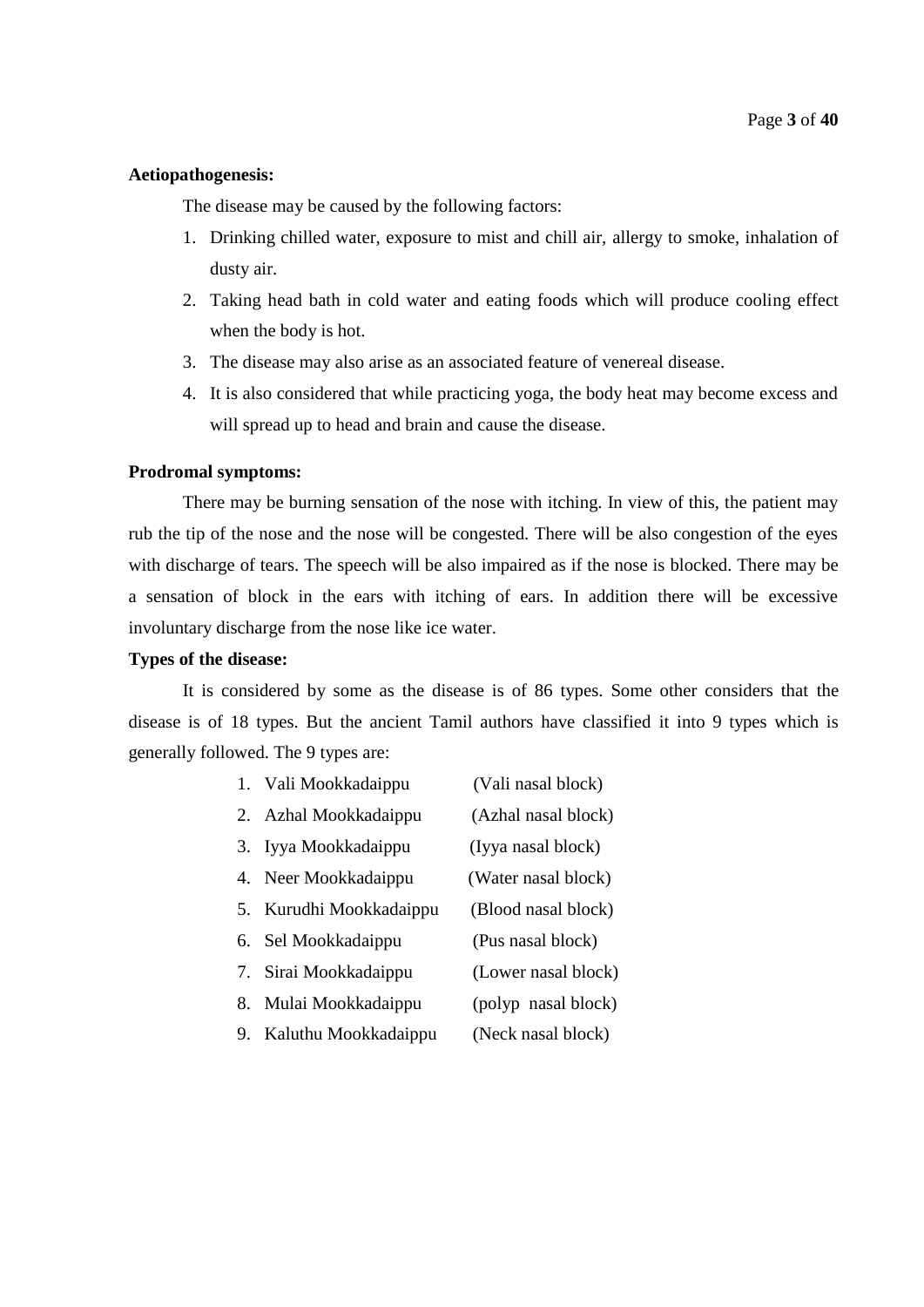#### **Treatment:**

In this disease, it is better to treat the ulcers of the nose and cure the disease rather than controlling the aggravating of Pitham and Kabam. The treatment consists of applying snuff powder, nasal drops and inhalation of the smoke, there by bringing out the sputum. In addition, medicines are given internally to control the Kaba Dosha and oil baths are taken to control the heat which attacks the skull.

#### **II. AIM**

To study the clinical efficacy and drug safety of the Siddha formulation on Peenisam (Chronic frontal & maxillary sinusitis)

#### **OBJECTIVES:**

#### **A. Primary :**

#### **To study the clinical efficacy of APNC on Peenisam**

#### **B. Secondary:**

- 1. Assessment of the drug safety of APNC in Peenisam
- 2. To study the effect of APNC in different types of Udal Vagu (Body constitution) mentioned in Siddha. (on the basis of generated data)
- 3. To validate the Kuttram verupadugal (Pathophysiology) of Peenisam mentioned in Siddha. (on the basis of generated data)

#### **III. CENTRE**

Identified centers of CCRS

#### **IV. SAMPLE SIZE AND METHODS**

| Sample size<br>Trial period<br>Design of the study<br>Drug $&$ dosage<br>Duration of medication : | ٠<br>$\ddot{\cdot}$<br>$\mathbb{R}^2$<br>$\ddot{\phantom{a}}$ | 30 cases in each center<br>6 months<br>Open labeled clinical trial, OPD level<br>APNC 1 cap b.i.d<br>42 days drug therapy with a follow up for 15<br>days without drug. |
|---------------------------------------------------------------------------------------------------|---------------------------------------------------------------|-------------------------------------------------------------------------------------------------------------------------------------------------------------------------|
| Total study period<br>Follow - up                                                                 | $\ddot{\cdot}$                                                | 1 year to complete study.<br>The follow-up study will be carried out after 15<br>days of treatment.                                                                     |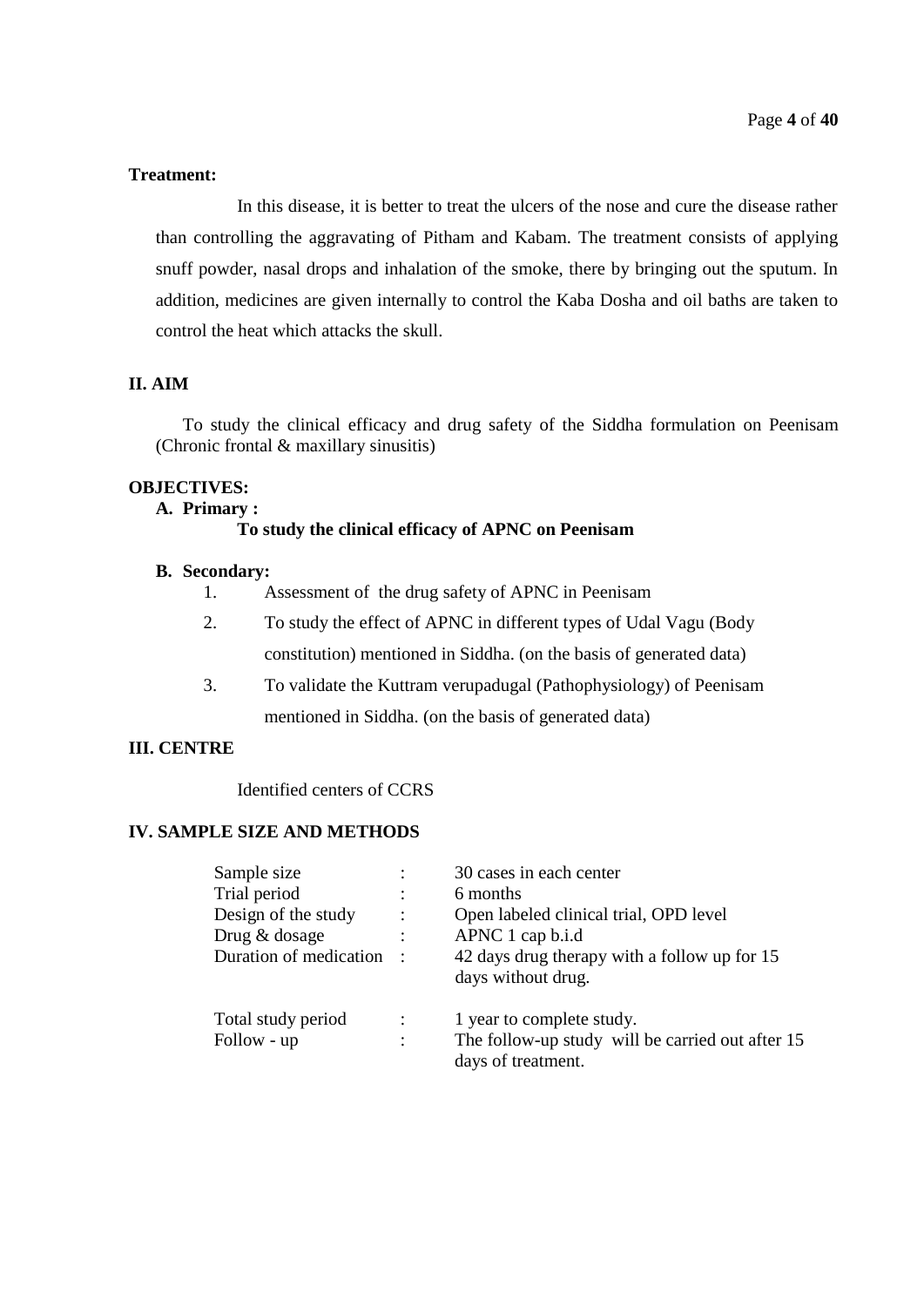#### **V. SOURCE OF PROCUREMENT OF DRUG**

#### **Central Council for Research in Siddha (SCRI, Chennai)**

#### **VI. TREATMENT**

#### **A. Dietary regimen:**

- **1. Avoid dietary items which increase the Iyam such as poosani, peerkku, pudal, Surai Etc...**
- **2. Avoid chilled water, exposure to mist & chill air**

#### **B. Trial drug:**

**1.** APNC (coded drug) twice a day, half an hour before meals for 6 weeks.

**Diet:** - Patients will be advised to take their diet as described in Patient information sheet.

#### **VII. CRITERIA FOR INCLUSION**

- 1. Age between 18 60 years
- 2. Rhinorrhea
- 3. Redness & lacrimation of the eyes
- 4. Nasal congestion
- 5. Nasal Speech
- 6. Itching & blockage of ears
- 7. Difficulty in breathing
- 8. Head ache
- 9. Post-nasal drip
- 10. Giddiness
- 11. Dull ache in mid face or deep into eyes
- 12. Sneezing
- 13. Chronic hyperplastic Sinusitis (Nasal polyp)
- 14. Deviated Nasal Septum (DNS)
- 15. X Ray PNS Sinusitis Positive

#### **VIII. CRITERIA FOR EXCLUSION**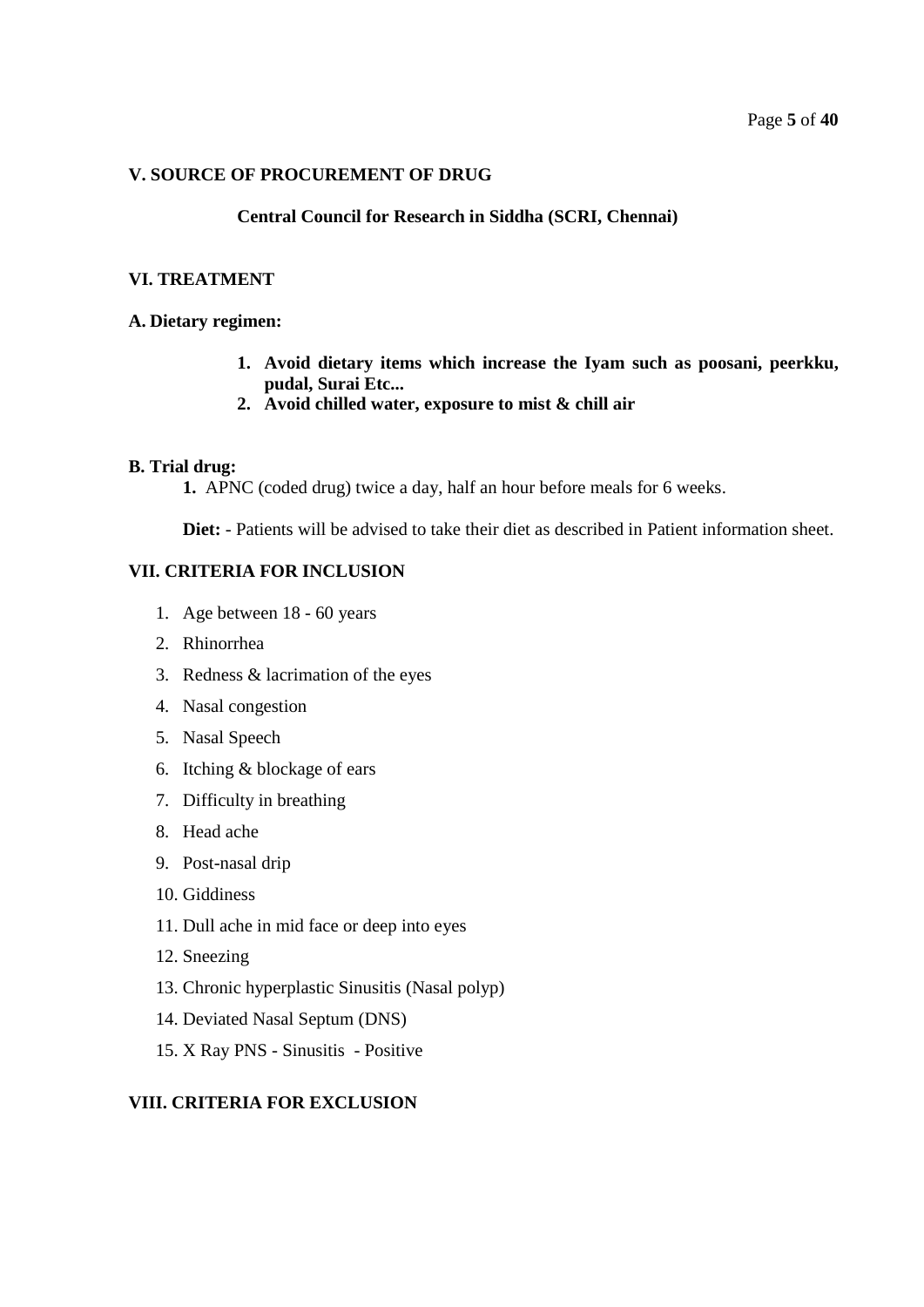- 1. Bacteremia /Glaucoma/Trachoma
- 2. Meningitis /Aneurysms of arteries of brain
- 3. Acute Pyrexia/SOL
- 4. Habitual snuffer
- 5. Epistaxis / Saddle nose / Syphilitic chancre
- 6. DM/Thyroid/HT/Trigeminal Neuralgia/Dental caries
- 7. Hansen's Disease
- 8. Bronchial Asthma

#### **IX.** CRITERIA FOR WITHDRAWAL: -

1. The investigator shall withdraw the patients from the study if they develop any or more of the following diseases:

- A. Persistent dysponea.
- B. Meningitis
- C. Bronchial Asthma
- D. Eye-lid abscess
- E. Aneurysms or infected blood clots in the cavernous sinus and carotid artery
- F. Anosmia & dysgyusia
- 2. Any serious complication develops which requires urgent treatment with any other Drug/therapy.

The investigator will mention the probable cause of withdrawal and provide possible medical treatment to manage the illness.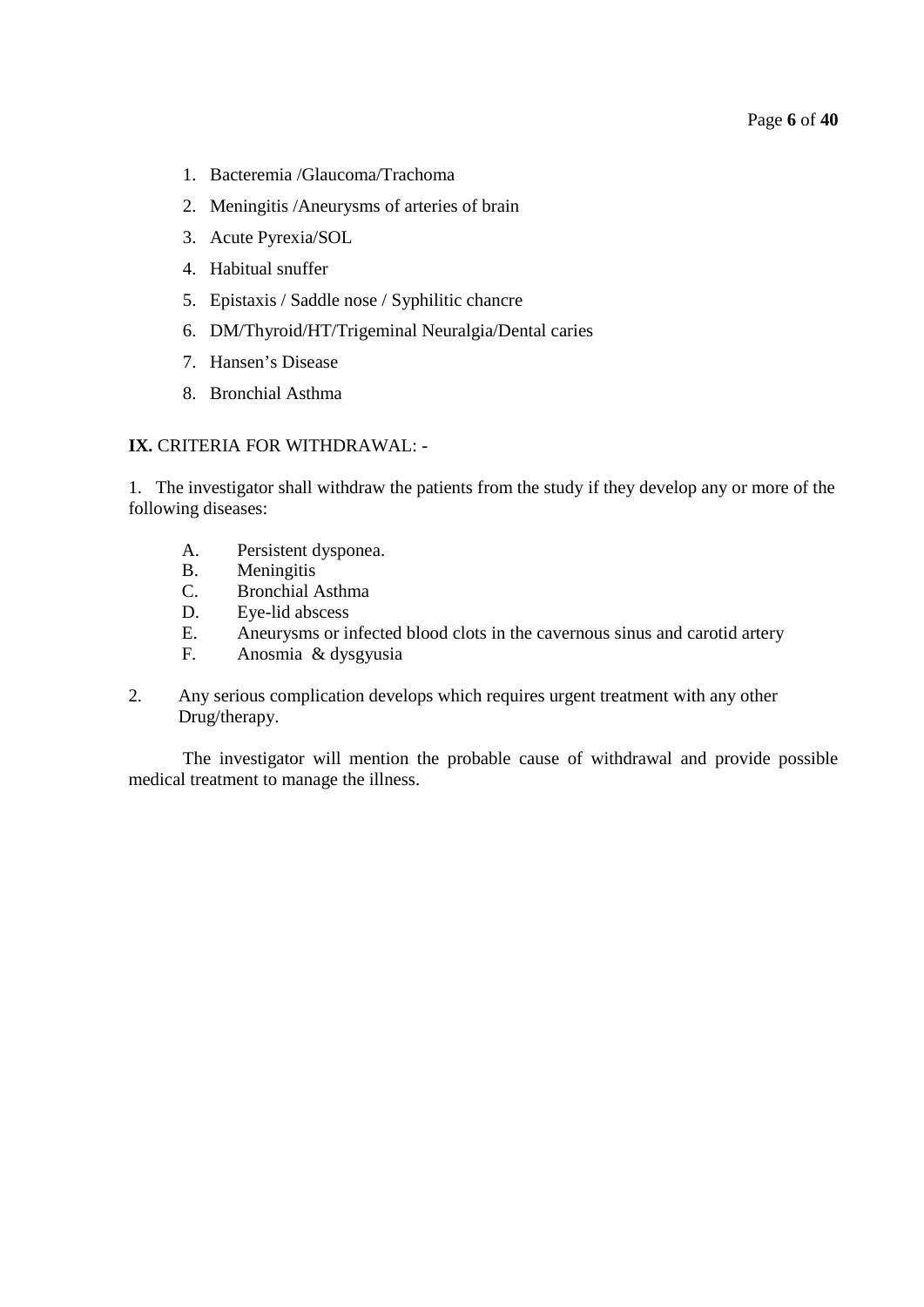Page **7** of **40**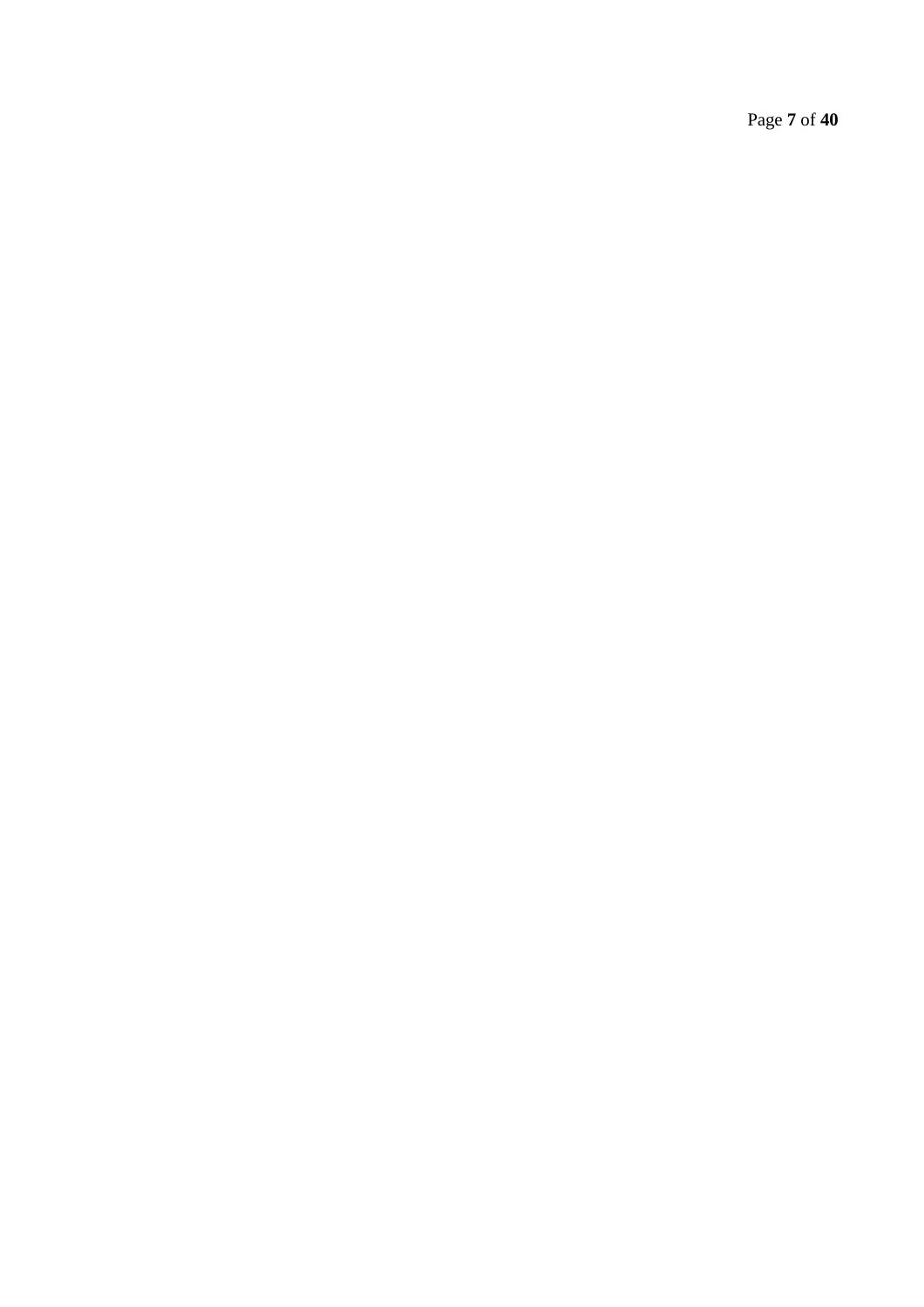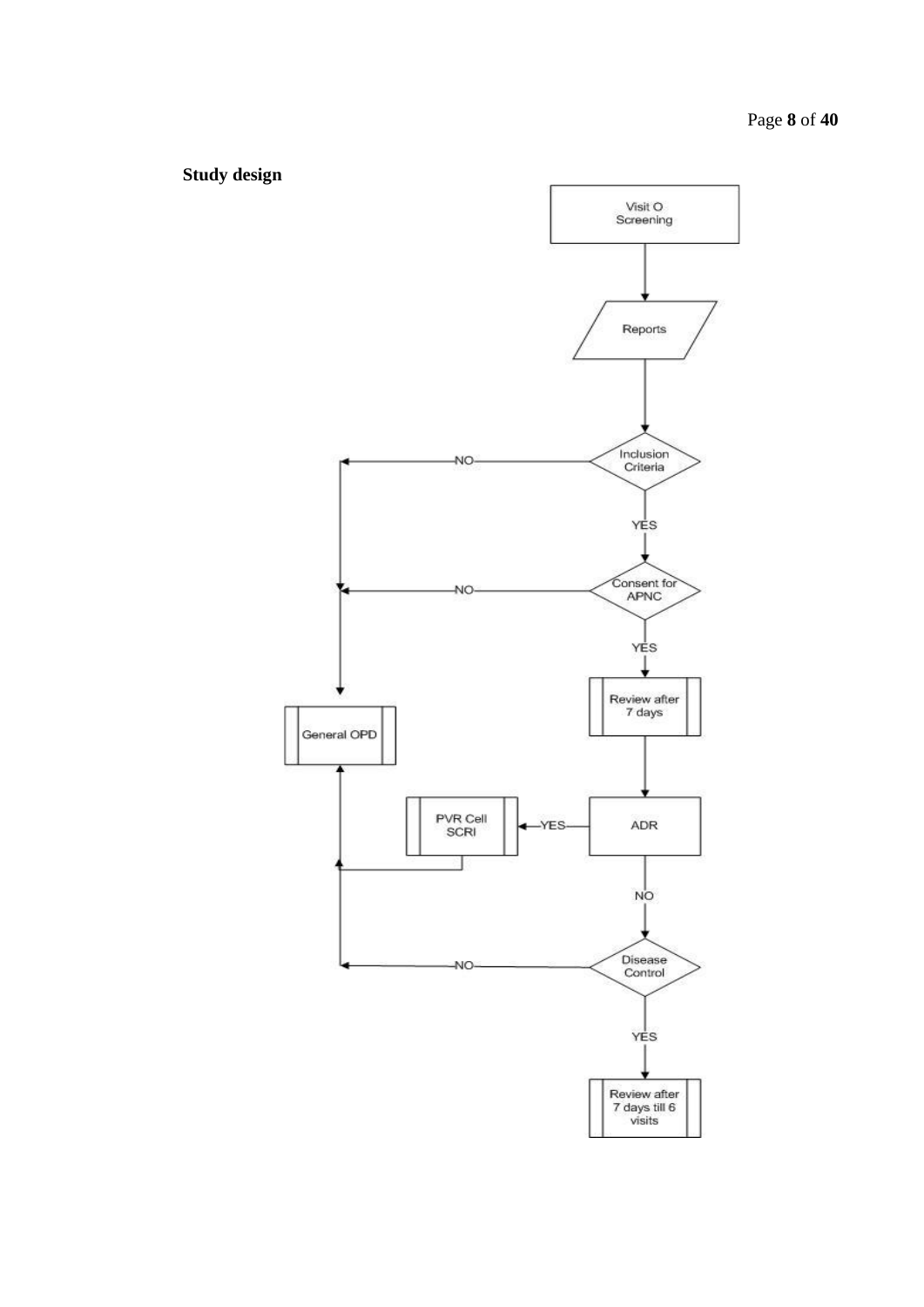#### **X. ROUTINE EXAMINATION AND ASSESSMENT**

The full details of history and physical examination of the patients will be recorded as per the proforma (Forms I & IA). Clinical and physiological assessment will be done before drug administration and after every week. The laboratory investigations will be recorded before drug administration (Form-III) and at the end of treatment (Form-III)

#### **XI. CRITERIA FOR SUCCESS OF TREATMENT**

Treatment outcome as assessed by the patient and the investigator on the 'Integrated Medicine Outcomes Scale' (IMOS), a five point verbal rating scale with the categories 'complete recovery', 'major improvement', 'slight to moderate improvement', 'no change' and 'deterioration.

#### **XII. STATISTICAL ANALYSIS**

Data on Sinusitis Severity Score (SSS), Clinical improvement by IMOS and AEC, IgE and X-ray findings will be analyzed by using appropriate statistical methods.

#### **XIII. TRIAL MONITORING AND DATA ANALYSES**

The progress of the trial will be monitored by CCRS Head Quarters, New Delhi consisting of one expert each from Allopathy and Siddha besides one outside expert. Data analysis will be undertaken at SCRI, Chennai.

#### **XIV. ETHICAL REVIEW**

Institutional Ethical Committee (IEC) of participating center should give clearance certificate before the project is initiated. Patient's information sheet and informed consent form should be submitted along with project proposal for approval by IEC. Both should be maintained in duplicate with one copy given to the patient at the time of entry to the trial.

#### **References**

- P Van Cauwenberge, J B Watelet., Epidemiology of chronic rhinosinusitis *Thorax* 2000;**55** (Suppl 2):S20–S21
- Maragalavatha., et.al , clinical trial of Srilankan traditional decoction of pitawakka navaya in the treatment of kaphaja shirsha soola., www. ayujournal.org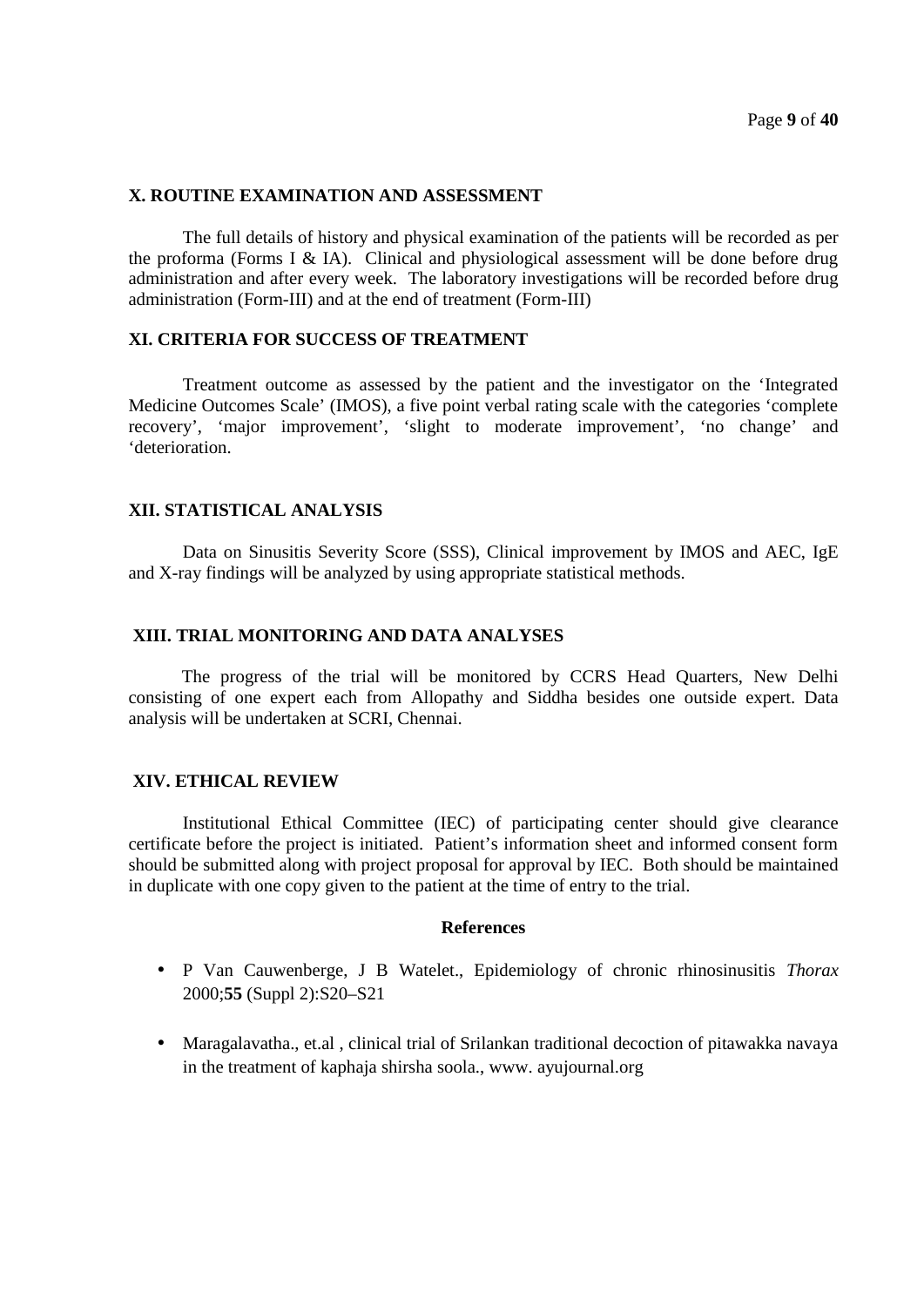- Arish M.K Sherwani, et.al Nazla A Well Understood Phenomenon of Arabs,Misinterpreted by Successors, JISHIM, 2006, 5
- Claus Bachert1,et.al ,Treatment of acute rhino sinusitis with the preparation from Pelargonium sidoides EPs 7630: A randomized, double-blind, placebo-controlled trial, Rhinology,47, 51-58, 2009.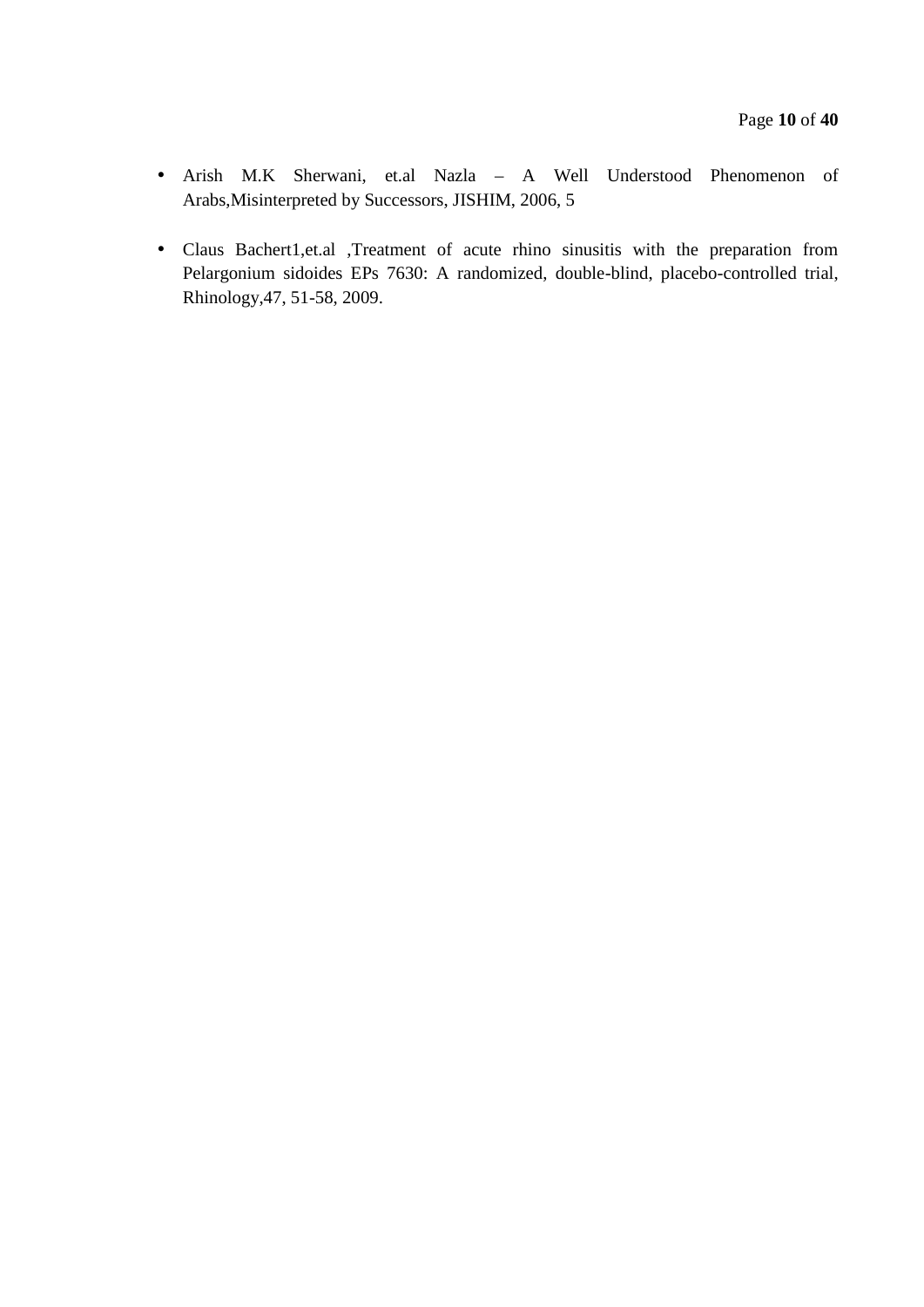Page **11** of **40**

#### **CENTRAL COUNCIL FOR RESEARCH IN SIDDHA OPEN LABELED CLINICAL TRIAL ON PEENISAM (SINUSITIS)** CONSENT FORM

#### **CERTIFICATE BY INVESTIGATOR**

I certify that I have disclosed all the details about the study in the terms easily understood by the patient.

Date: \_\_\_\_\_\_\_\_\_\_\_\_\_\_\_ Signature\_\_\_\_\_\_\_\_\_\_\_\_\_\_\_\_\_

Name

#### **CONSENT BY SUBJECT**

I have been informed to my satisfaction, by the attending physician, the purpose of the clinical trial and the nature of drug treatment and follow-up, including the laboratory investigations to be performed to monitor and safeguard my body functions.

I have been informed about the possible side effects and procedures to report when encountered. I am also aware of my right to opt out of the trial at any time during the course of the trial without having to give reasons for doing so.

I, exercising my free power of choice, hereby give my consent to be included as a subject in the clinical trial on "Open labeled clinical trial on Peenisam (Sinusitis) with the drug APNC.

| Date: ____________          |  |  |  |
|-----------------------------|--|--|--|
|                             |  |  |  |
| Date: ______________        |  |  |  |
| Relationship ______________ |  |  |  |

Translate in to regional Language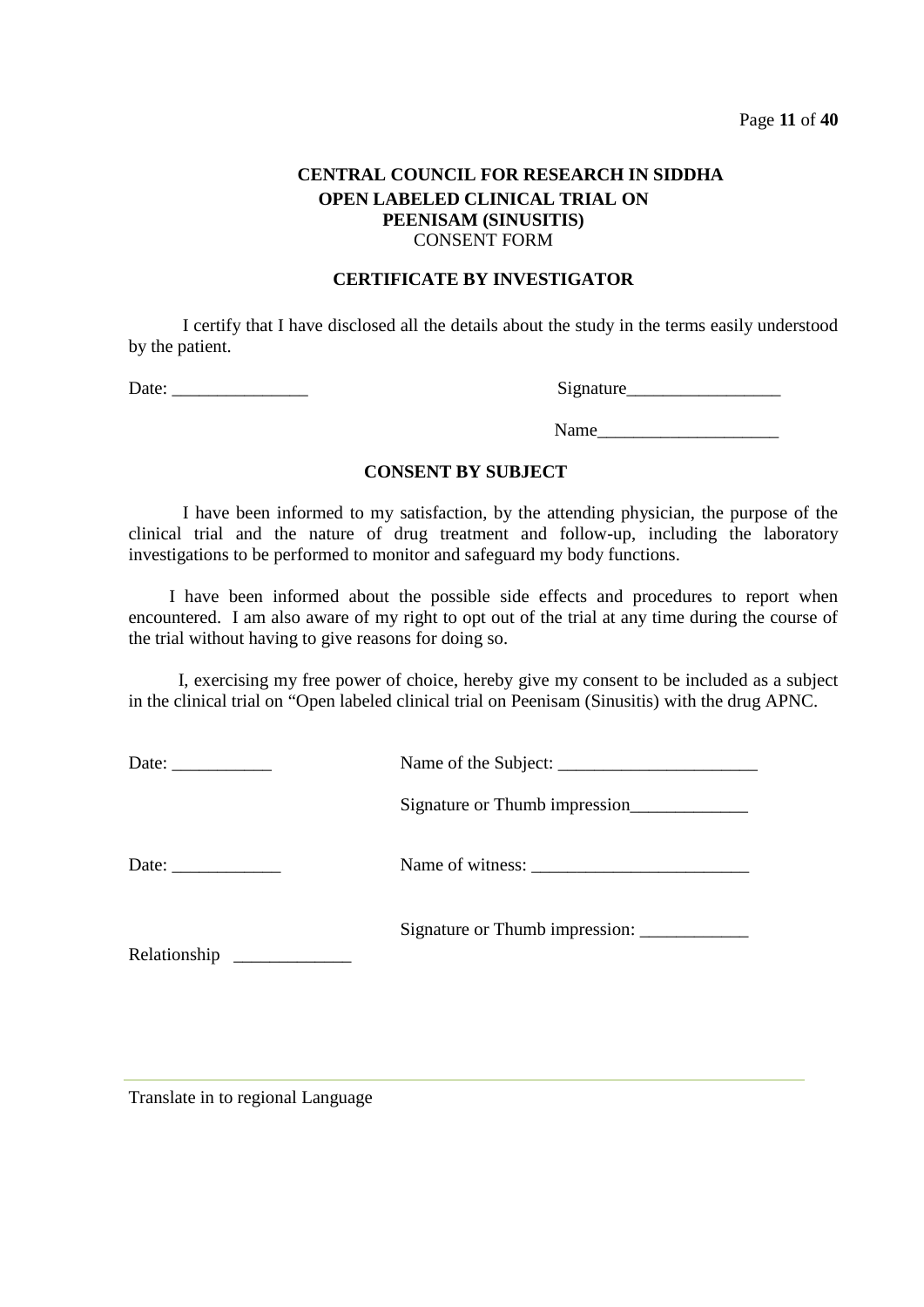#### **CENTRAL COUNCIL FOR RESEARCH IN SIDDHA**

#### **OPEN LABELED CLINICAL TRIAL ON PEENISAM (SINUSITIS)**

#### **PATIENT INFORMATION SHEET**

#### **STUDY DOCTOR:**

#### **SITE OF INVESTIGATION:**

#### **CONTACT No:**

You are being asked to participate in a clinical research study. However, before you decide to be a part in this study, you need to understand the risks and benefits as well as what is expected of you as a study participant. Please read the following information carefully. This consent form may contain word (s) that you do not understand. Do not hesitate to ask the doctor and/or doctor's staff any questions you may have. You should not sign this form until you understand all the information presented in the following pages and until all your questions about the research have been answered to your satisfaction.

#### **What is the study about?**

Research is going on to find a suitable natural product for the treatment of Sinusitis. You are invited to participate in such a study in which you will receive Siddha trial drug.

The aim of the present study is to clinically evaluate APNC

Totally 30 patients from this hospital will be taking part in this study.

#### **What will you have to do?**

Your doctor will explain clearly what you have to do. It is important that you follow the instructions scrupulously. The study will take approximately 6 weeks to complete. After this period, you are expected to visit the hospital every fortnight. The interval between the first and the second visit will be around 14 days.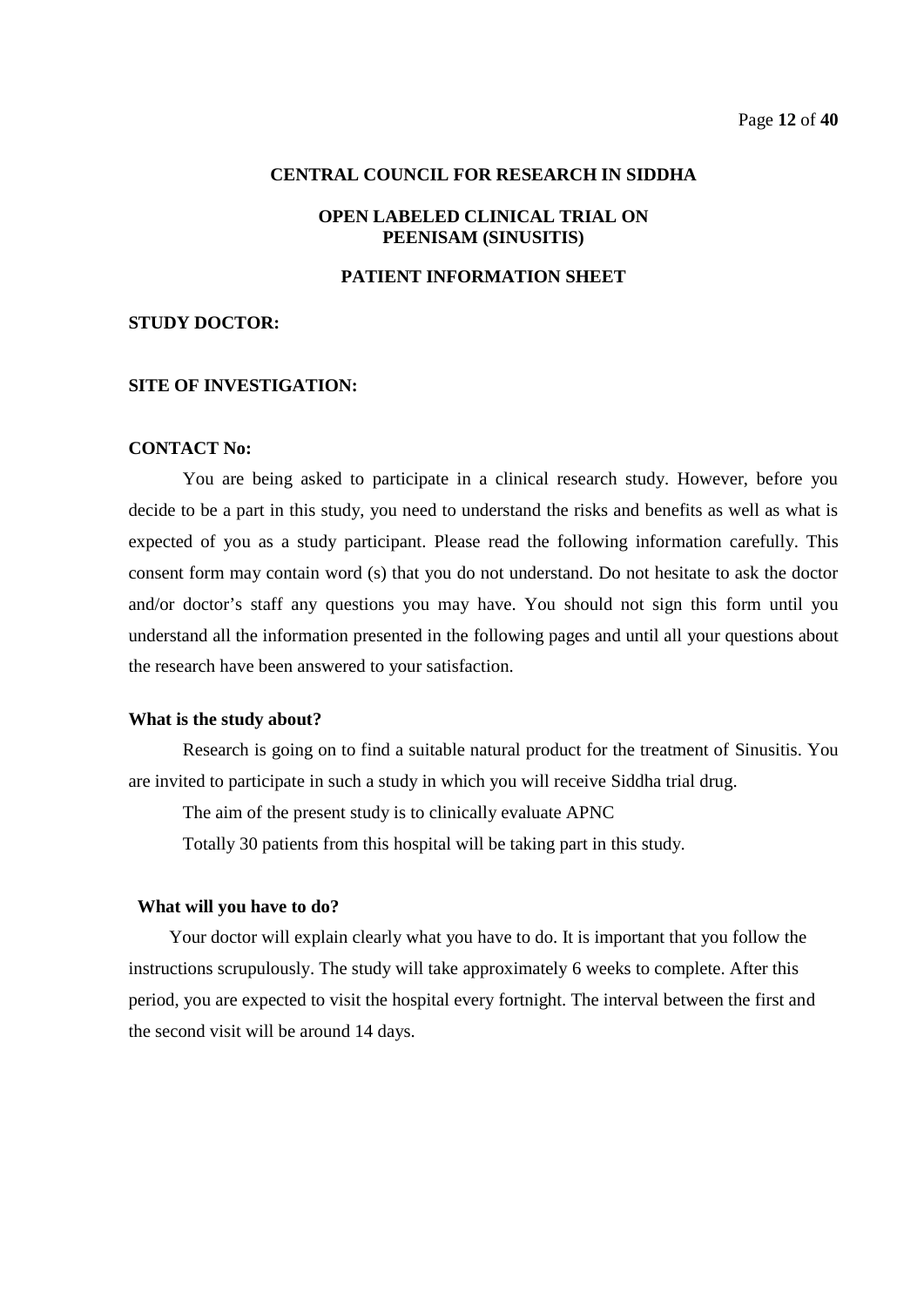Before you start treatment, during the first visit to the clinic, you will undergo a complete physical examination X ray will be taken and analyzes of blood and urine samples will be done. This is to make sure that you are eligible for the study.

One week later, at your second visit, if you are eligible, you would be put on trial treatment for 6 weeks. You may receive trial drug for 6 weeks. You should follow life style modifications (Diet, Exercise etc.) as given along with information Sheet.

Blood samples will be taken at every visit. At each visit, you will be supplied with sufficient quantity of drug to last until your next visit.

#### **What happens at the end of the study**?

The trial treatment will be stopped at the end of **6 weeks**. You will be referred to the General OPD.

#### **Are there any risks?**

During the trial if you encounter any one of the following problems you should report immediately to the study doctor.

Persistent dysponea, meningitis, bronchial asthma, eye lid abscess and anosmia.

#### **What are the alternatives?**

Your doctor will be pleased to explain to you the available alternative treatment for **Sinusitis** 

#### **When can you leave the study?**

Your participation in the study is entirely voluntary. You can choose to leave the study at any time. Your decision to leave the study will not affect your medical care or relationship with your doctor.

Your doctor may decide that you should not continue in the study if you develop any of the following conditions:

Persistent dysponea **Meningitis**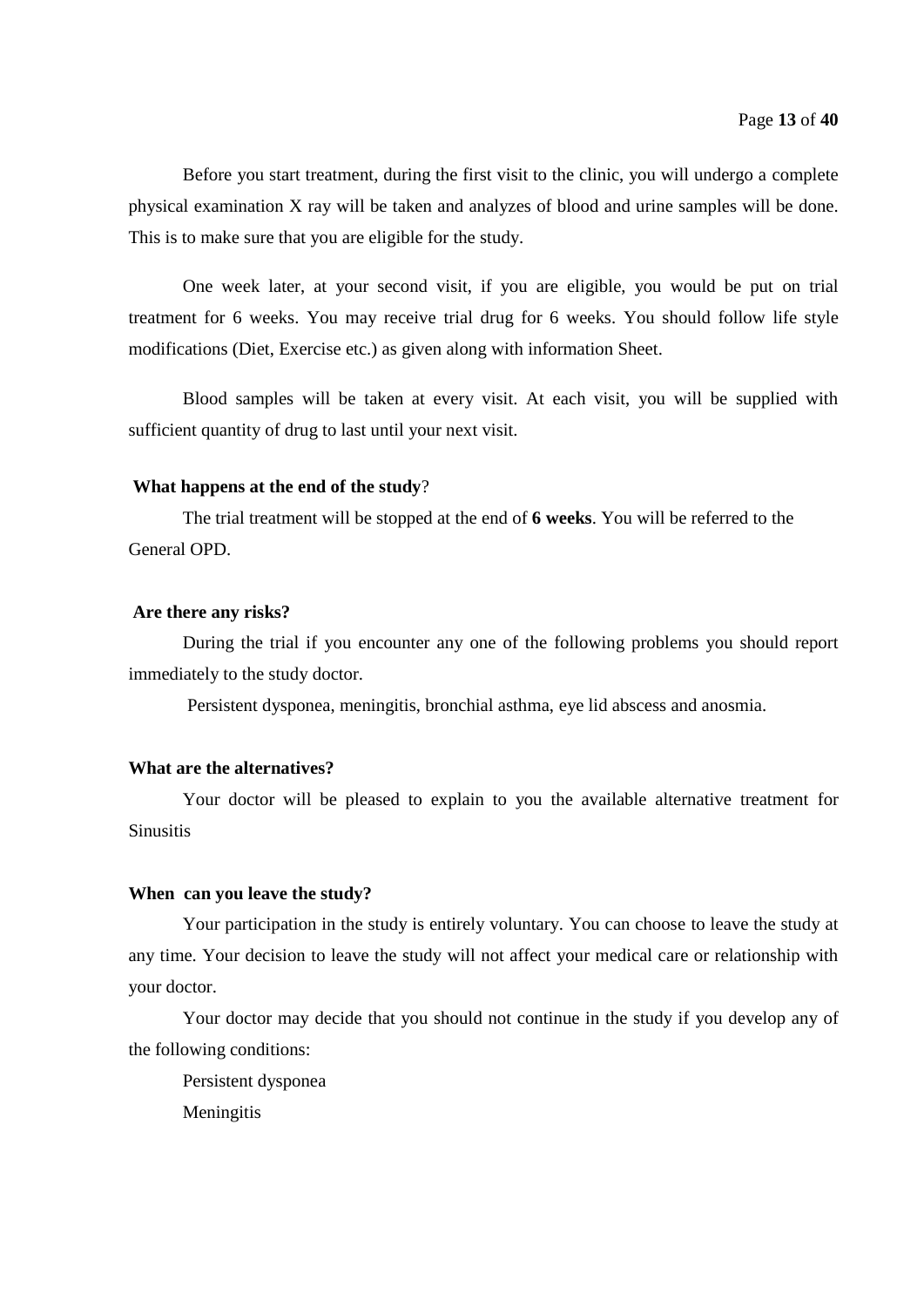Bronchial asthma Eye lid abscess aneurysms or infected blood clots in the cavernous sinus and carotid artery Anosmia

#### **What is the cost of the study?**

All medication and tests to be done during the study will be free of charge.

If you do not want to participate, you are free to do so. It will not affect your medical care or relationship with your doctor in any way.

#### **What happens now if you decide to take part?**

You will be asked to sign a consent form saying that you have been given information about the study and you voluntarily agree to take part.

It is important to follow carefully all the instructions given by your doctor or doctor's assistant.

#### **What about the confidentiality?**

The study data in your name or address will be coded with initials and number in your records. The confidentiality will be maintained. Unless required by law, only the Study Doctor, the Study Team and its authorized agents and the members of the Institutional Ethics Committee will have access to the confidential data which identifies you by name.

#### **Any other additional information of this trial:**

If you have any questions regarding the research study or if you need emergency medical treatment while you are participating in this study, or have questions or additional concerns about the study, you should contact the study doctor

Do not sign this form unless you have had a chance to ask questions and have received satisfactory answers to all of your questions.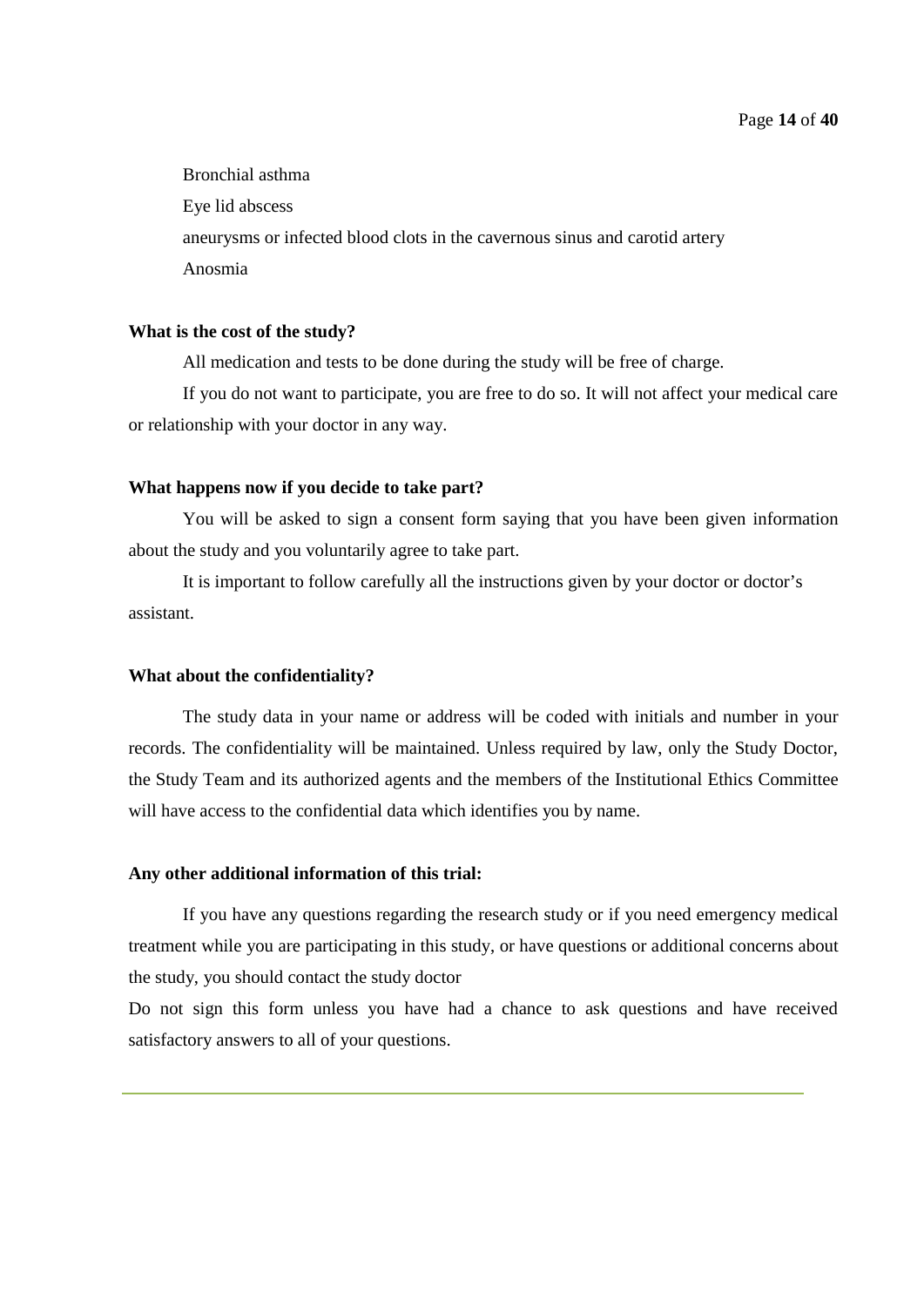Translate in to regional Language

# **CENTRAL COUNCIL FOR RESEARCH IN SIDDHA OPEN LABELED CLINICAL TRIAL OF APNC IN PEENISAM (SINUSITIS)**

#### **CASE RECORD FORM I – SCREENING**

#### **BEFORE TREATMENT**

|                               | 1. Code No (of clinical trial)                                        |                   |       |
|-------------------------------|-----------------------------------------------------------------------|-------------------|-------|
| 2. Center                     |                                                                       |                   |       |
|                               |                                                                       |                   |       |
| 4. Serial no of the subject   |                                                                       |                   |       |
| 5. Gender                     | Female<br><b>Male</b>                                                 |                   |       |
| 6. Date of Birth              |                                                                       | $Age \_\_\_years$ |       |
|                               | 7. Address: Permanent postal address with phone number /e-mail if any |                   |       |
|                               |                                                                       |                   |       |
|                               |                                                                       |                   |       |
|                               |                                                                       |                   |       |
|                               |                                                                       |                   |       |
|                               |                                                                       |                   |       |
|                               |                                                                       |                   |       |
| <b>Mobile:</b>                |                                                                       | Phone no:         |       |
|                               |                                                                       | Yes $(1)$         | No(2) |
| <b>CRITERIA FOR INCLUSION</b> |                                                                       |                   |       |
| 8. Age between 18 - 60 years  |                                                                       |                   |       |
|                               |                                                                       |                   |       |
| 9. Head ache                  |                                                                       |                   |       |
|                               |                                                                       |                   |       |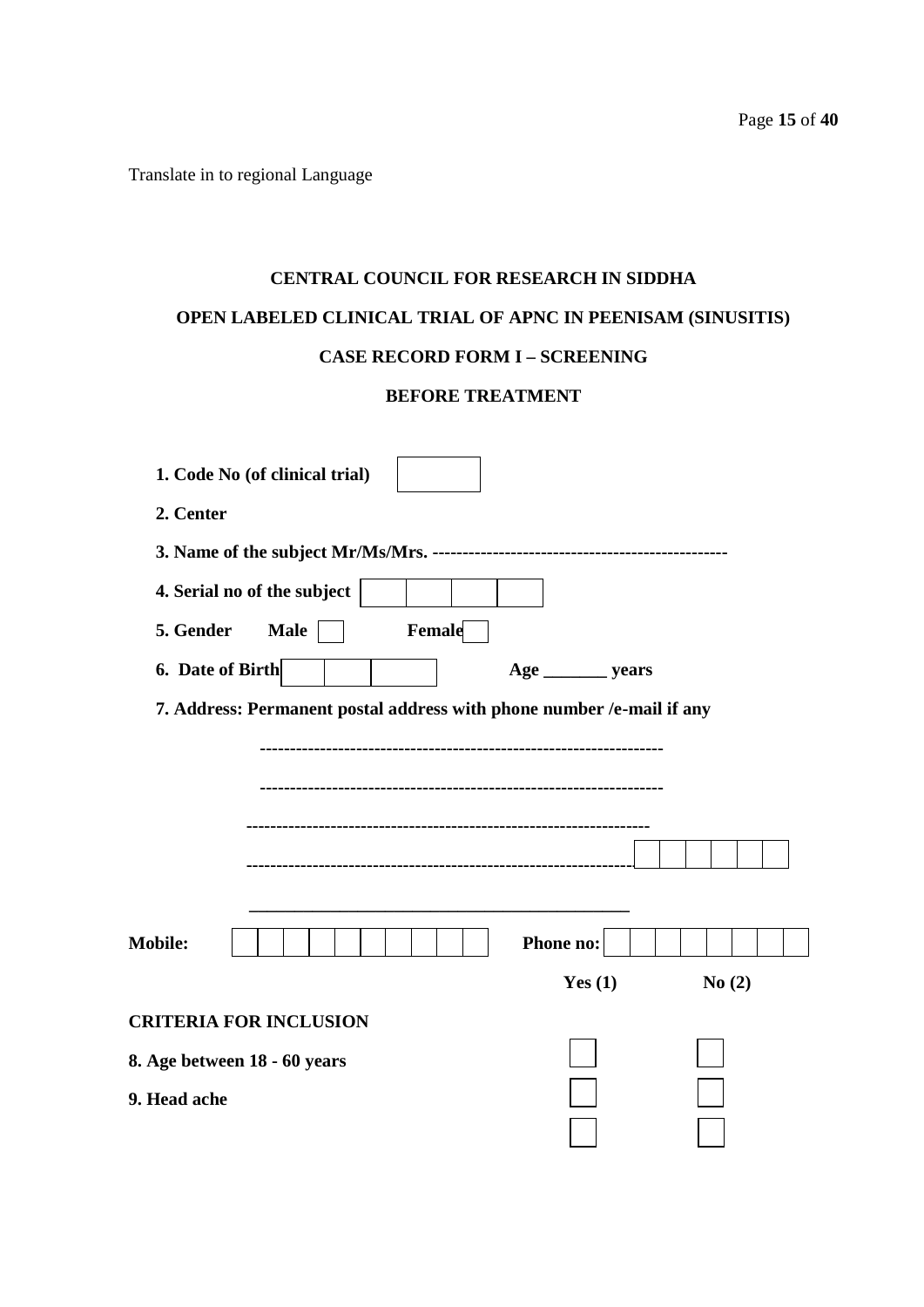| 10. Nasal congestion                                 |           |       |
|------------------------------------------------------|-----------|-------|
| 11. Dull ache in mid face or deep into eyes          |           |       |
| 12. X Ray PNS - Sinusitis $(+ve = Yes, -ve = No)$    |           |       |
| 13. Rhinorrhea                                       |           |       |
| 14. Redness & lacrimation of the eyes                |           |       |
| 15. Nasal speech                                     |           |       |
| 16. Itching & blockage of ears                       |           |       |
| 17. Difficulty in breathing                          |           |       |
| 18. Post-nasal drip                                  |           |       |
| 19. Giddiness                                        |           |       |
| 20. Sneezing                                         |           |       |
| 21. Chronic hyperplastic sinusitis (Nasal polyp)     |           |       |
| 22. Deviated Nasal Septum (DNS)                      |           |       |
| <b>Exclusion criteria</b>                            | Yes $(1)$ | No(2) |
| 23. Age more than 60 years and below 18 years        |           |       |
| 24. Bacteremia / Glaucoma/Trachoma                   |           |       |
|                                                      |           |       |
| 25. Meningitis / Aneurysms of arteries of brain      |           |       |
| 26. Acute Pyrexia/SOL                                |           |       |
| 27. Habitual snuffer                                 |           |       |
| 28. Epistaxis / Saddle nose / Syphilitic chancre     |           |       |
| 29. DM/Thyroid/HT/Trigeminal Neuralgia/Dental caries |           |       |

**A subject is eligible for admission if 'yes' is the answer for Q.No-8 to 22 (Compulsory 1 & 12) and 'No' is the answer for Q.No-23 to 30.**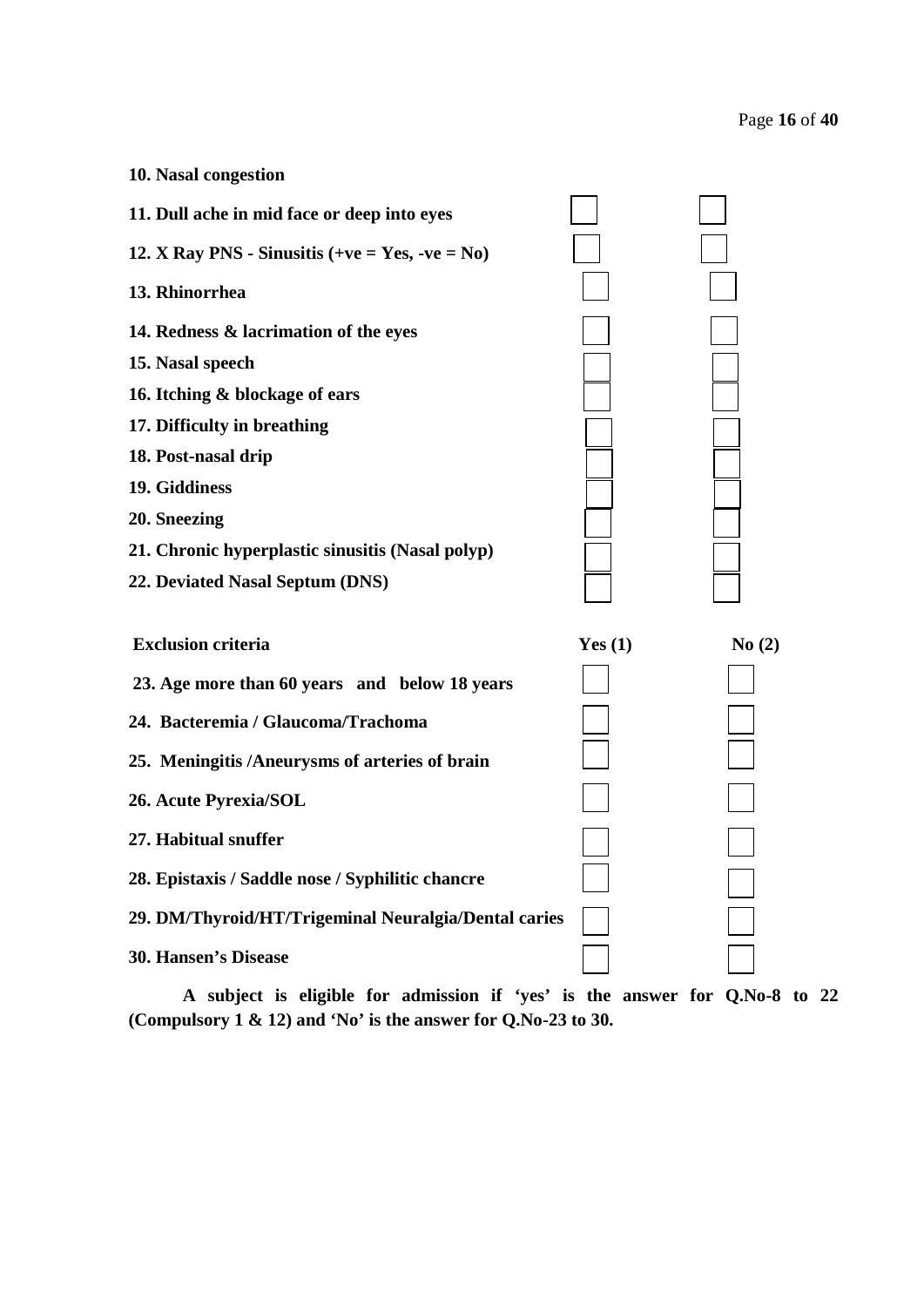| Date: $\_\_$                                                                 |
|------------------------------------------------------------------------------|
| <b>CENTRAL COUNCIL FOR RESEARCH IN SIDDHA</b>                                |
| <b>OPEN LABELED CLINICAL TRIAL OF APNC IN PEENISAM (SINUSITIS)</b>           |
| <b>CASE RECORD FORM II - HISTORY</b>                                         |
| <b>BEFORE TREATMENT</b>                                                      |
| 1. Code No (of clinical trial)                                               |
| 2. Center                                                                    |
| 3. Serial No of the subject                                                  |
|                                                                              |
| Female<br>5. Gender<br><b>Male</b>                                           |
| 6. Date of Birth                                                             |
|                                                                              |
| 7. Address: Permanent postal address with phone number /e mail if any        |
|                                                                              |
|                                                                              |
|                                                                              |
| --------------------------------------                                       |
| 8. Educational status: (ENTER IN THE APPROPRIATE BOX)                        |
| <b>Matriculation</b><br>Graduate<br><b>Illiterate</b><br>Post graduate       |
| 9. Annual income<br>$60,000$ (enter, )<br>፡                                  |
| <b>Exposure to Chemicals</b><br><b>Exposure to fumes</b><br>10. Occupation   |
| <b>Perfume industry</b><br><b>Exposure to polluted</b><br><b>Environment</b> |
|                                                                              |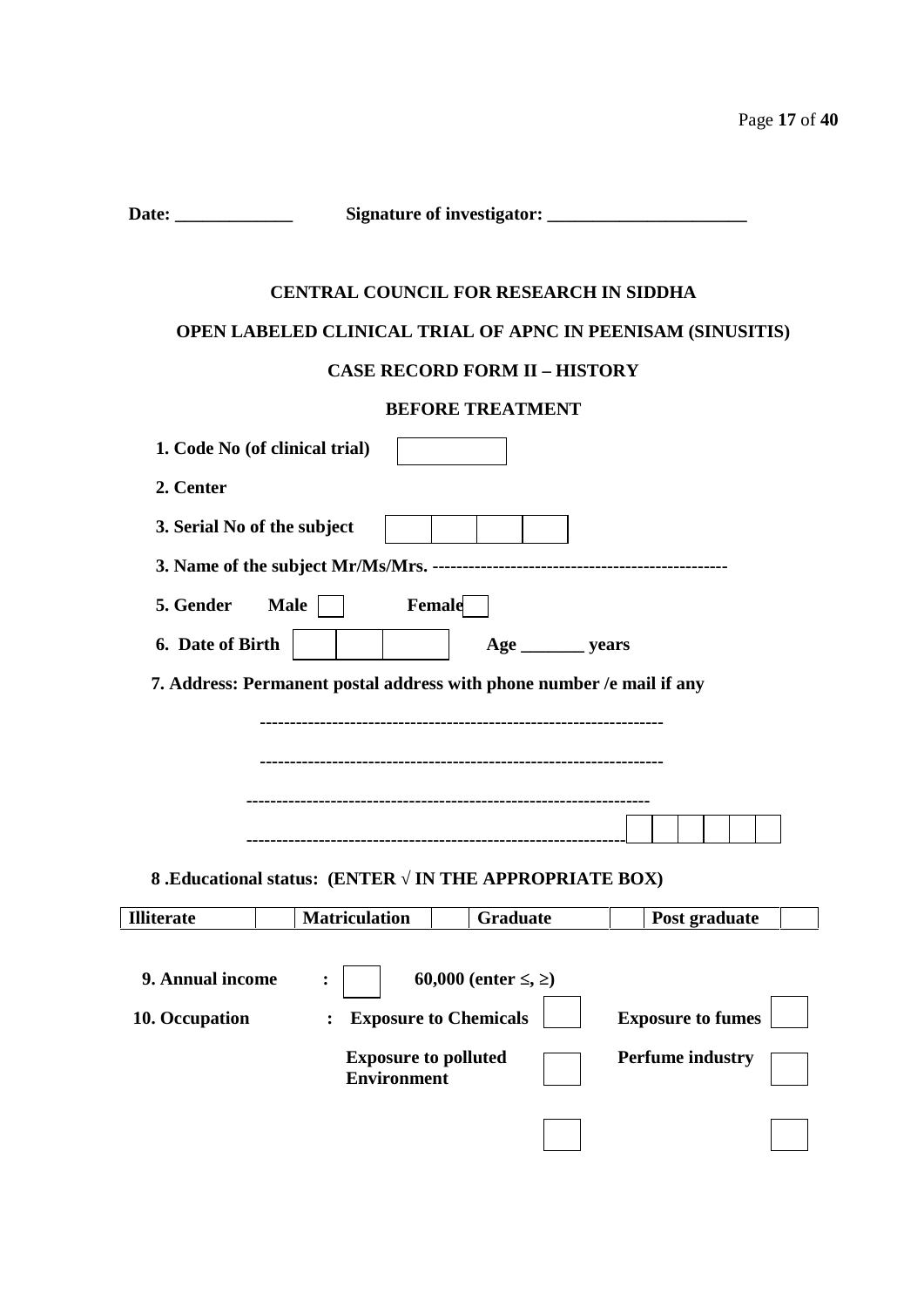|                                               | <b>Coal mines</b> | <b>Cement industry</b> |                       |
|-----------------------------------------------|-------------------|------------------------|-----------------------|
| Others if any                                 |                   |                        |                       |
|                                               |                   |                        |                       |
| 11. History of present illness:               |                   | <b>Sudden</b>          | <b>Gradual</b>        |
| 1. Onset                                      |                   |                        |                       |
| 2. Duration of symptoms                       |                   | days/month/years       |                       |
| 12. Signs and Symptoms                        |                   | <b>Present</b>         | <b>Absent</b>         |
| 1. Itching $&$ burning sensation in the nose. |                   |                        |                       |
| 2. Profuse watery discharge from the nose.    |                   |                        |                       |
| 3. Redness & lacrimation of the eyes.         |                   |                        |                       |
| 4. Nasal speech.                              |                   |                        |                       |
| 5. Itching & blockage of ears.                |                   |                        |                       |
| 6. Heaviness of the Head.                     |                   |                        |                       |
| 7. Difficulty in breathing.                   |                   |                        |                       |
| 8. Head ache                                  |                   |                        |                       |
| 9. Nasal congestion                           |                   |                        |                       |
| 10. Post nasal drip                           |                   |                        |                       |
| 11. Dull ache in mid face or deep into eyes   |                   |                        |                       |
| 12. Sneezing                                  |                   |                        |                       |
| 13. Giddiness                                 |                   |                        |                       |
|                                               |                   |                        |                       |
| <b>13. Triggering factors:</b>                |                   | <b>Aggravated</b>      | <b>Not Aggravated</b> |
| 1. Exposure to dust/fumes & fog               |                   |                        |                       |
| 2. Cold exposure                              |                   |                        |                       |
|                                               |                   |                        |                       |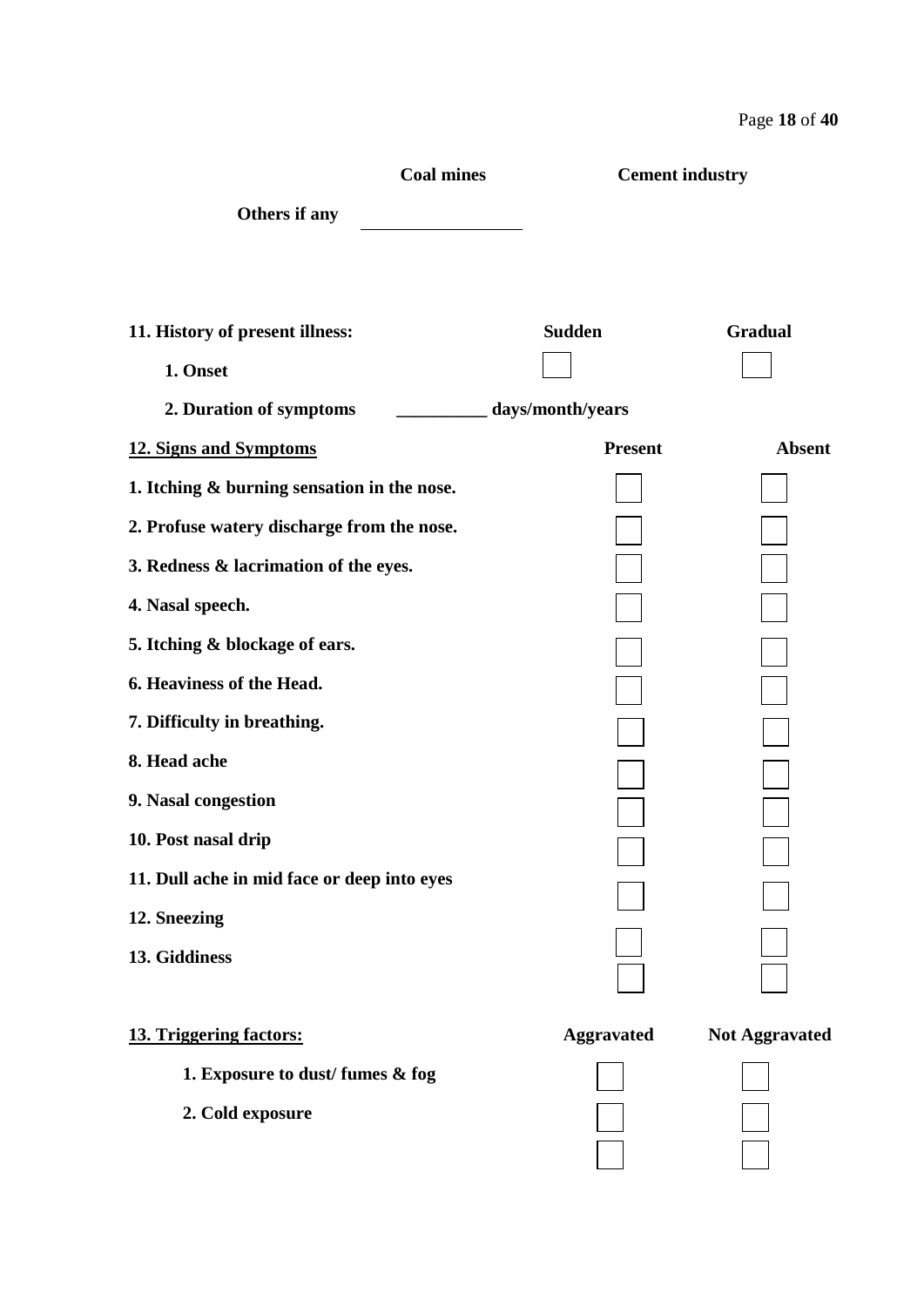| 3. Exposure to irritating $\&$ aromatic substance.                                |                     |       |  |
|-----------------------------------------------------------------------------------|---------------------|-------|--|
| 4. Eating cold food materials.                                                    |                     |       |  |
| 5. Drinking cold & contaminated water.                                            |                     |       |  |
|                                                                                   |                     |       |  |
| 14. Family History                                                                | Yes $(1)$           | No(2) |  |
| <b>Hereditary pre disposal</b>                                                    |                     |       |  |
| <b>Bronchial asthma</b>                                                           |                     |       |  |
| <b>Allergic disorders</b>                                                         |                     |       |  |
| 15. Personal history:<br>Yes(1)                                                   | No(2)               |       |  |
| <b>Smoking</b>                                                                    |                     |       |  |
| Quantity (Packs) _________/day Total duration in years__________________________  |                     |       |  |
| <b>Alcoholic</b><br>$\bullet$                                                     |                     |       |  |
|                                                                                   |                     |       |  |
| Quantity (ml) ____________/day Total duration in years___________________________ |                     |       |  |
| Non-vegetarian diet<br>$\bullet$                                                  |                     |       |  |
| 16. Udaliyal                                                                      |                     |       |  |
| <b>Vatham</b><br>Pitham<br>17. Physical examination                               | Kabam               |       |  |
| 1.<br>Body Weight ______ Kg                                                       |                     |       |  |
|                                                                                   |                     |       |  |
| 2.<br>Height <u>Cm</u>                                                            |                     |       |  |
| 3.<br>BMI                                                                         |                     |       |  |
| 4.                                                                                |                     |       |  |
| <b>Blood Pressure</b><br>5.                                                       | $\frac{1}{2}$ mm Hg |       |  |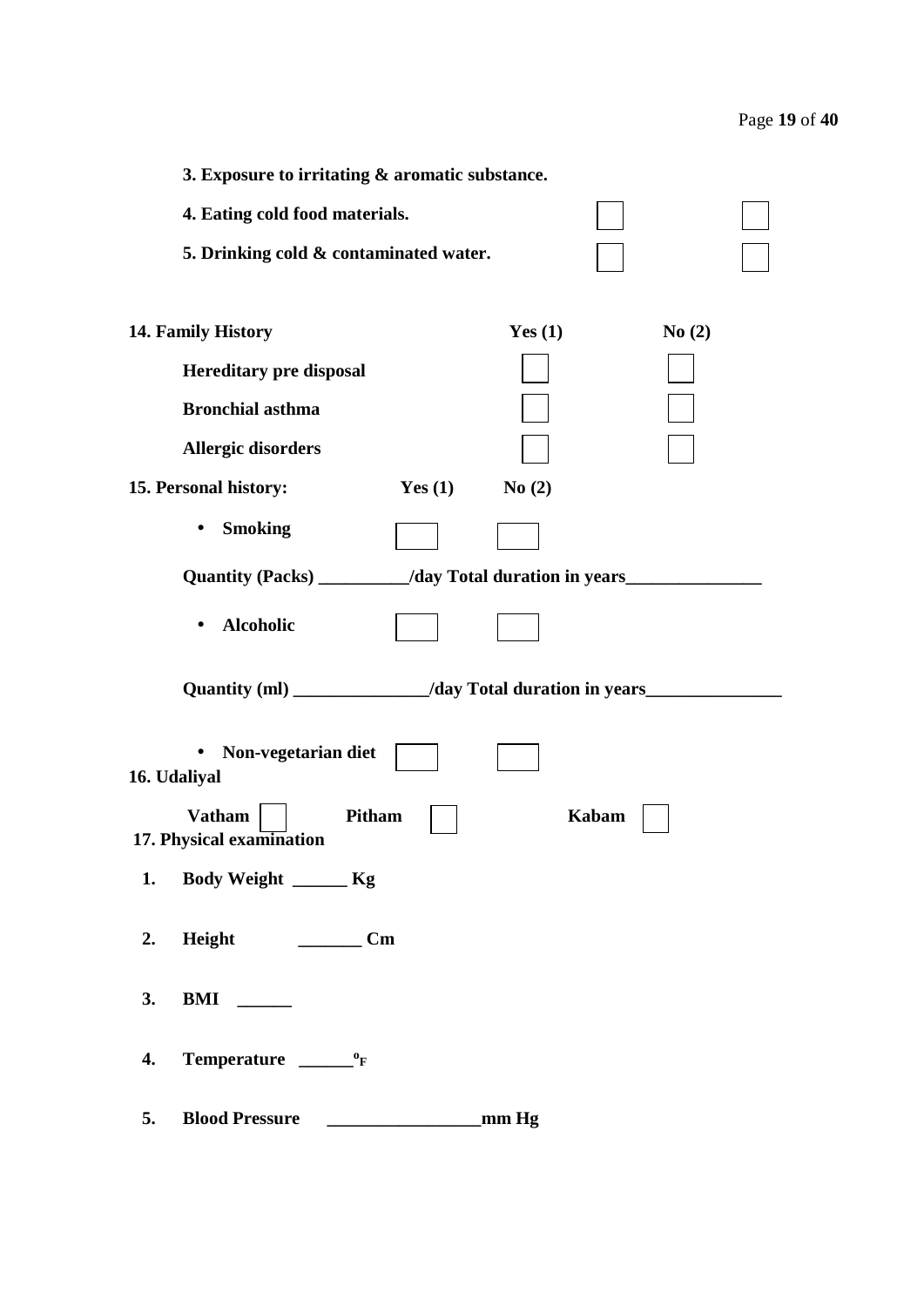| 6.  | <b>Pulse rate</b><br>/min                        |  |
|-----|--------------------------------------------------|--|
| 7.  | Respiratory rate<br>/min                         |  |
| 8.  | Nasal examination for polyp / deviation of septu |  |
| 9.  | <b>Pallor</b>                                    |  |
| 10. | <b>Jaundice</b>                                  |  |
| 11. | Koilonychia                                      |  |
| 12. | Lymphadenopathy                                  |  |

## SIDDHA ASPECTS

| 25. KAALA NILAI                   |                                     |                                       |
|-----------------------------------|-------------------------------------|---------------------------------------|
| 1. Kaarkaalam<br>4. Pinpanikaalam | 2.Koothirkaalam<br>5.Ilavenirkaalam | 3. Munpanikaalam<br>6.Muduvenirkaalam |
| <b>AYMPORIGAL</b>                 | <b>NORMAL</b> (1)                   | <b>AFFECTED (2)</b>                   |
| 27. Mei                           |                                     |                                       |
| 28. Vaai                          |                                     |                                       |
| 29. Kan                           |                                     |                                       |
| 30. Mookku                        |                                     |                                       |
| 31. Sevi                          |                                     |                                       |
| <b>AYMPULANGAL</b>                | <b>NORMAL</b> (1)                   | AFFECTED(2)                           |
| 27. Suvai                         |                                     |                                       |
| 28. Ooru                          |                                     |                                       |
|                                   |                                     |                                       |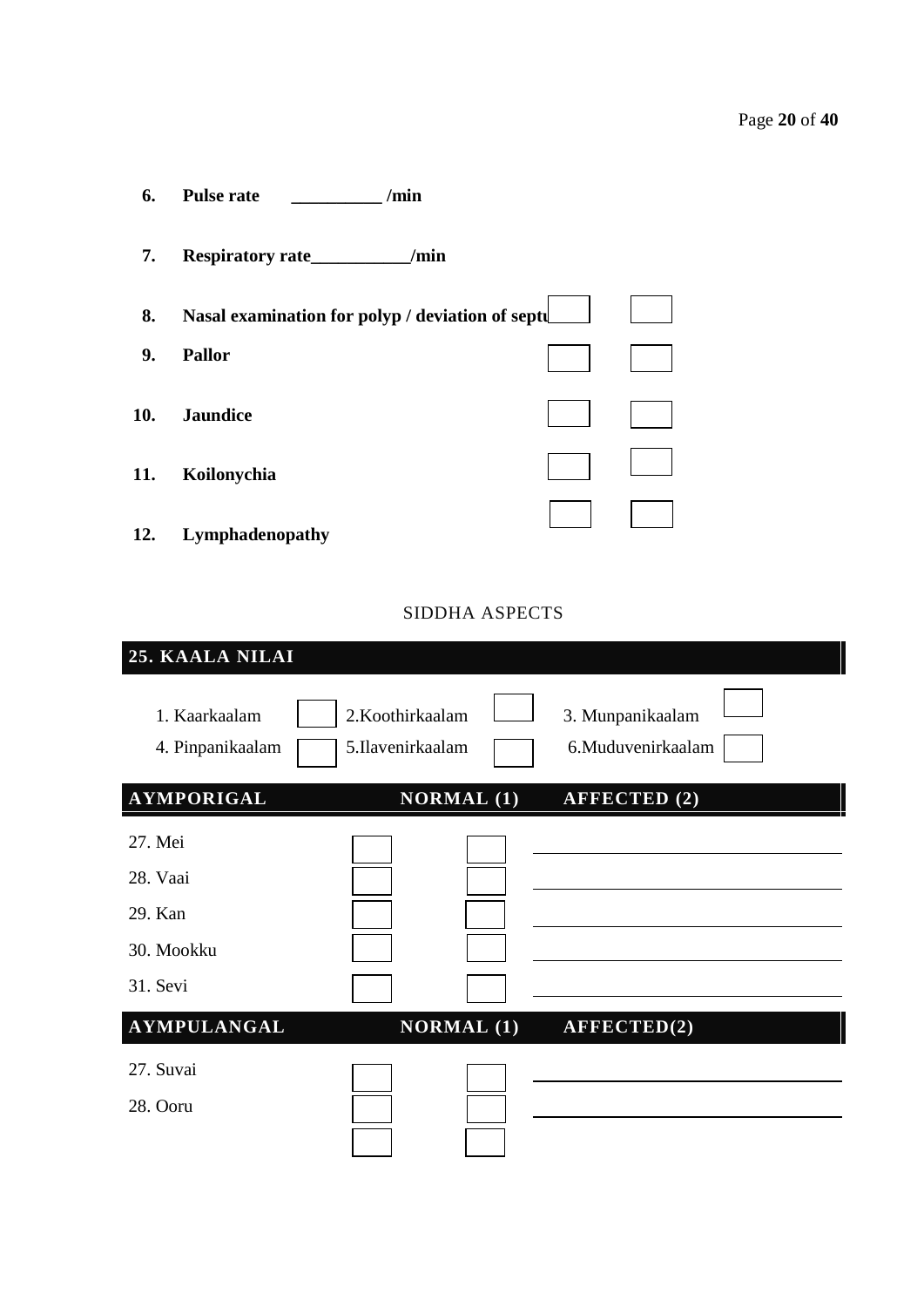| 29. Oli     |  |  |
|-------------|--|--|
| 30. Oosai   |  |  |
| 31. Naatram |  |  |

| <b>KANMENDHIRIYAM</b> | NORMAL(1) | AFFECTED(2) |
|-----------------------|-----------|-------------|
| 32. Kai               |           |             |
| 33. Kaal              |           |             |
| 34. Vaai              |           |             |
| 35. Eruvaai           |           |             |
| 36. Karuvaai          |           |             |

# **UYIR THATHUKKAL**

## VALI - ABSENT (0) NORMAL (1) DECREASED (2) INCREASED (3)

 $\overline{\phantom{a}}$ 

| 37. Uyirkkal (Pranan)       |  |
|-----------------------------|--|
| Digestion                   |  |
| 38. Keezhnokkukkal (Abanan) |  |
| <b>Excretion of Urine</b>   |  |
| <b>Excretion of Faeces</b>  |  |
| 39. Paravukal (Viyanan)     |  |
| <b>Blinking</b>             |  |
| Movement of limbs           |  |
| 40. Melnokkukkal (Uthanan)  |  |
| Eloquence                   |  |
| Complexion                  |  |
| Hiccup                      |  |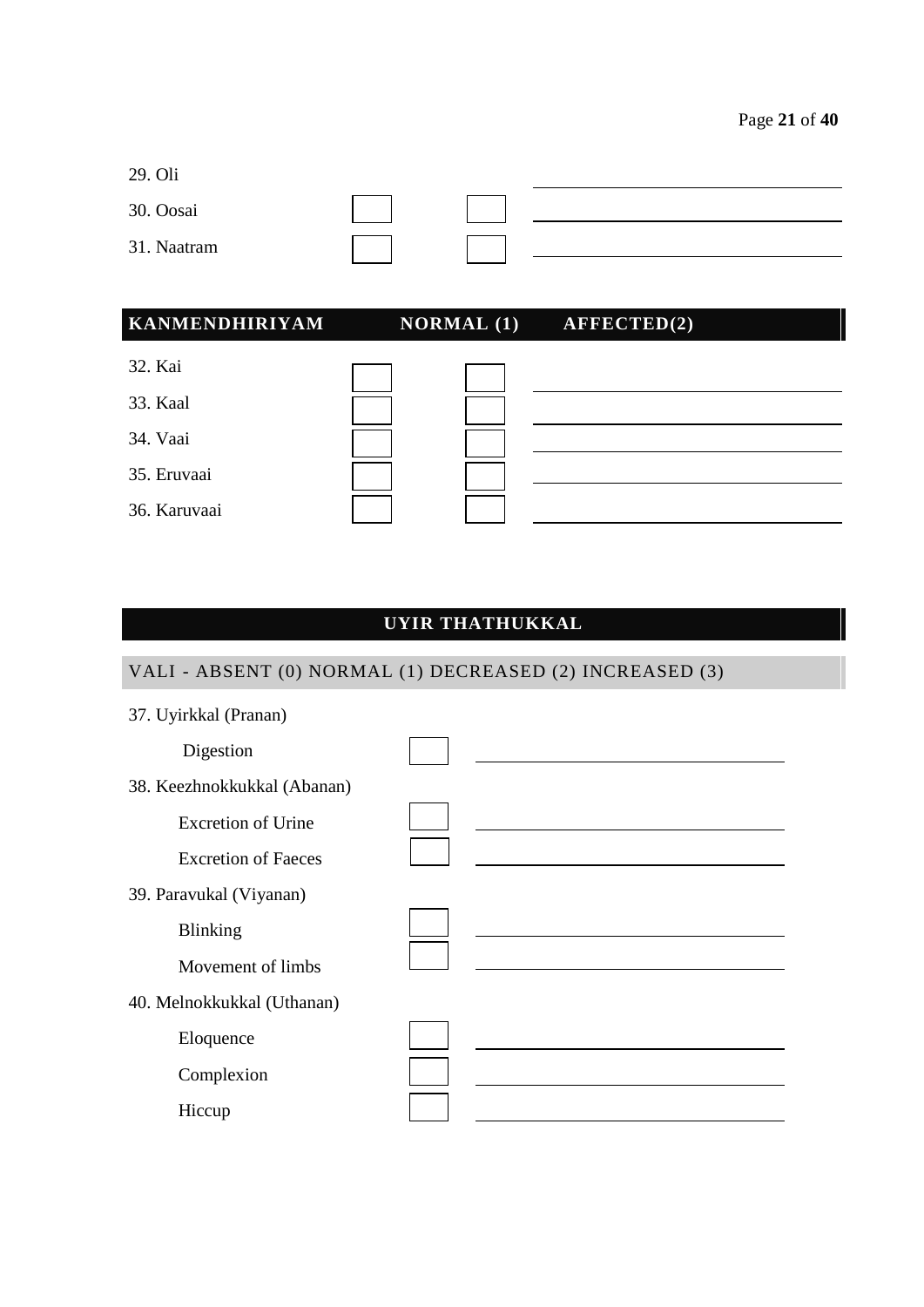| 41. Nadukkal (Samanan)       |  |
|------------------------------|--|
| Digestion                    |  |
|                              |  |
|                              |  |
| 42. Nagan                    |  |
| Hearing                      |  |
| Thinking                     |  |
| Closing & opening of eyelids |  |
| 43. Koorman                  |  |
| Winking of eyelids           |  |
| Yawning                      |  |
| Closing of mouth             |  |
| 44. Kirukaran                |  |
| Salivary secretions          |  |
| Hunger                       |  |
| 45. Devathathan              |  |
| Occular movements            |  |
| Laziness                     |  |

## AZHAL - ABSENT (0) NORMAL (1) DECREASED (2) INCREASED (3)

| 47. Aakkanal (Anar pitham) |  |
|----------------------------|--|
| Digestion                  |  |
| 48. Vannayeri(Ranjagam)    |  |
| Pallor                     |  |
| 49. Aattralangi(Sathagam)  |  |
| Movements                  |  |
| 50. Olloli Thee (Prasegam) |  |
| Complexion                 |  |
|                            |  |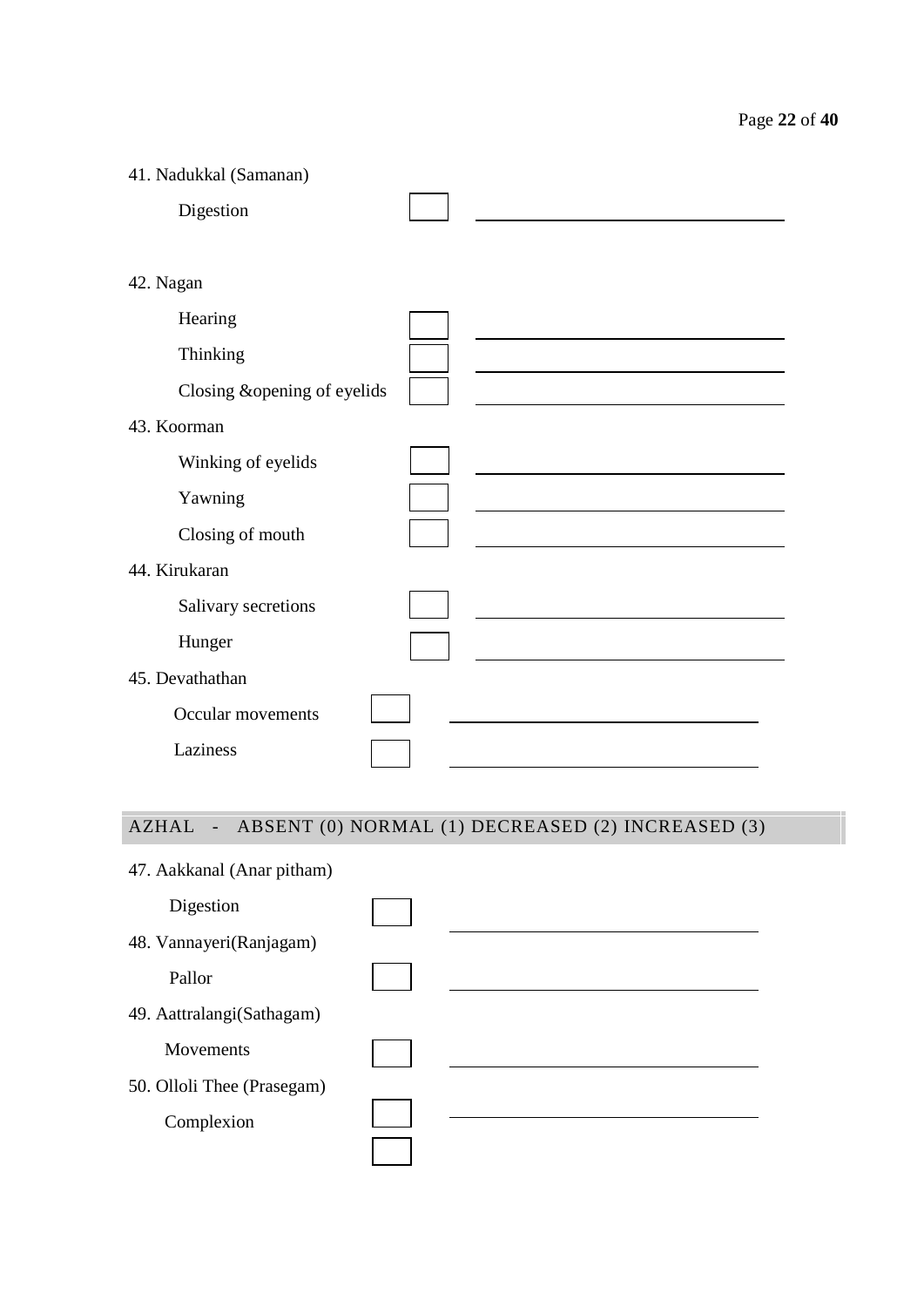| Colour of Skin                 |              |                                                   |              |  |
|--------------------------------|--------------|---------------------------------------------------|--------------|--|
| <b>Brightness of Skin</b>      |              |                                                   |              |  |
|                                |              |                                                   |              |  |
| 51. Nokkazhal(Alosagam)        |              |                                                   |              |  |
| Vision                         |              |                                                   |              |  |
|                                |              |                                                   |              |  |
| IYAM -                         |              | ABSENT (0) NORMAL (1) DECREASED (2) INCREASED (3) |              |  |
| 52. Aliiyam (Avalambagam)      |              |                                                   |              |  |
| Respiration                    |              |                                                   |              |  |
| 53. Neerppiyam(Kilethagam)     |              |                                                   |              |  |
| Digestion                      |              |                                                   |              |  |
| 54. Suvaikanaiyam (Pothagam)   |              |                                                   |              |  |
| <b>Taste</b>                   |              |                                                   |              |  |
| 55. Niraivaiyam (Tharpagam)    |              |                                                   |              |  |
| Cooling of eyes                |              |                                                   |              |  |
|                                |              |                                                   |              |  |
| 56. Onriyaiyam (Santhigam)     |              |                                                   |              |  |
| Movements of joints            |              |                                                   |              |  |
| <b>VATHAM</b><br><b>PITHAM</b> | <b>KABAM</b> |                                                   |              |  |
| <b>UDAL THATHUKKAL</b>         |              | INCREASED(1)                                      | DECREASED(2) |  |
| 57. Saaram                     |              |                                                   |              |  |
| Indigestion                    |              |                                                   |              |  |
| Loss of Weight                 |              |                                                   |              |  |
| Tiredness                      |              |                                                   |              |  |
| Lassitude                      |              |                                                   |              |  |
| Dryness of the Skin            |              |                                                   |              |  |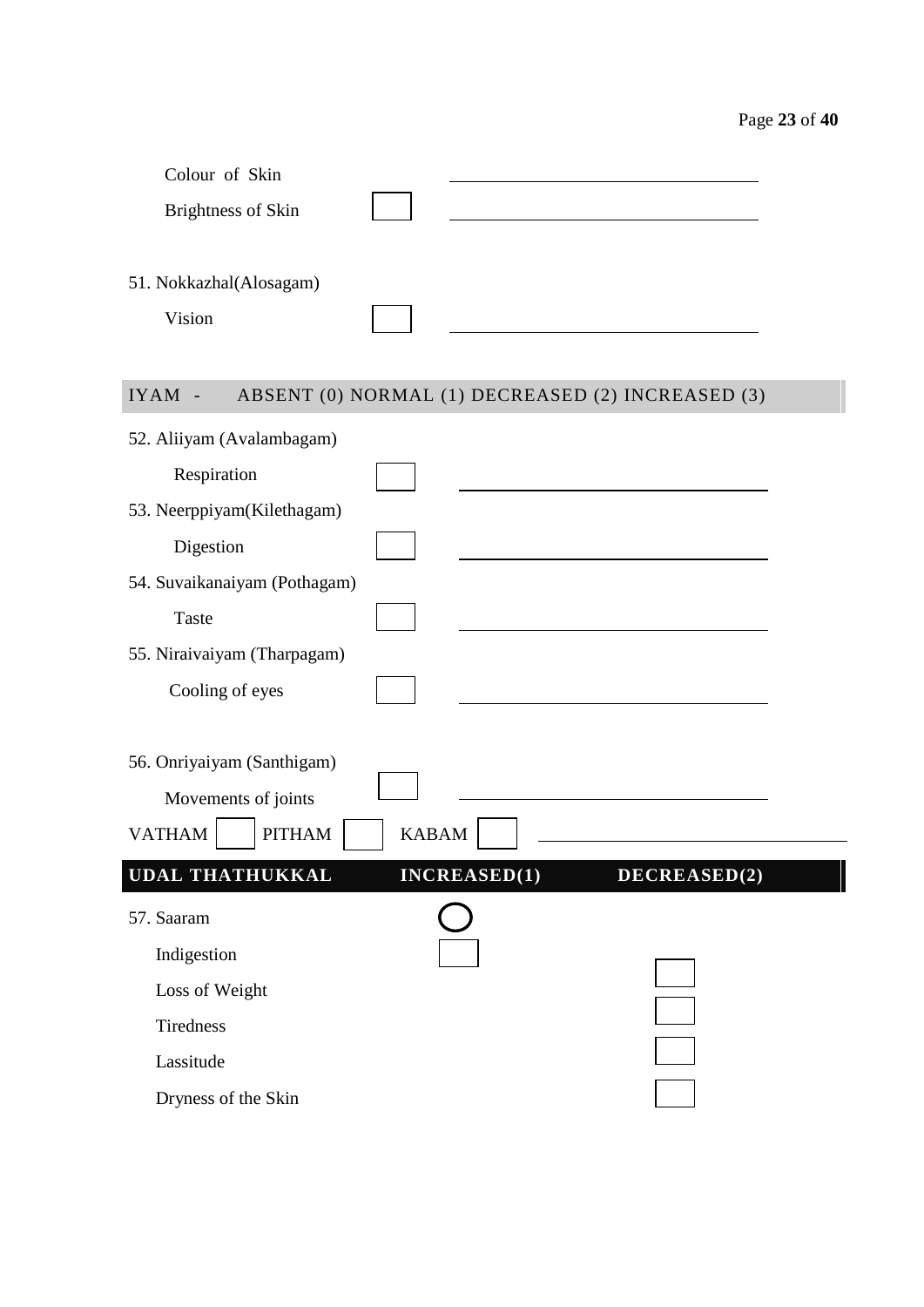#### Diminished activity of sense organs

- 58. Senneer
	- Boils
	- Throbbing pain
	- Anorexia
	- Mental disturbance
	- Splenomegaly
	- Colic pain
	- Increased BP
	- Reddish Eye & Skin
	- Jaundice
	- Haematuria
	- Anaemia
	- Tiredness
	- Lassitude
	- Neuritis
- Pallor of body
- 59. Oon

Cervical Lymphadenitis

Ulcers & Tumors

Hypermuscular in cervical Region

Impairment of sense organs

60. Kozhuppu

Dyspnoea

Loss of Activity



 $\frac{1}{\sqrt{1}}$ 

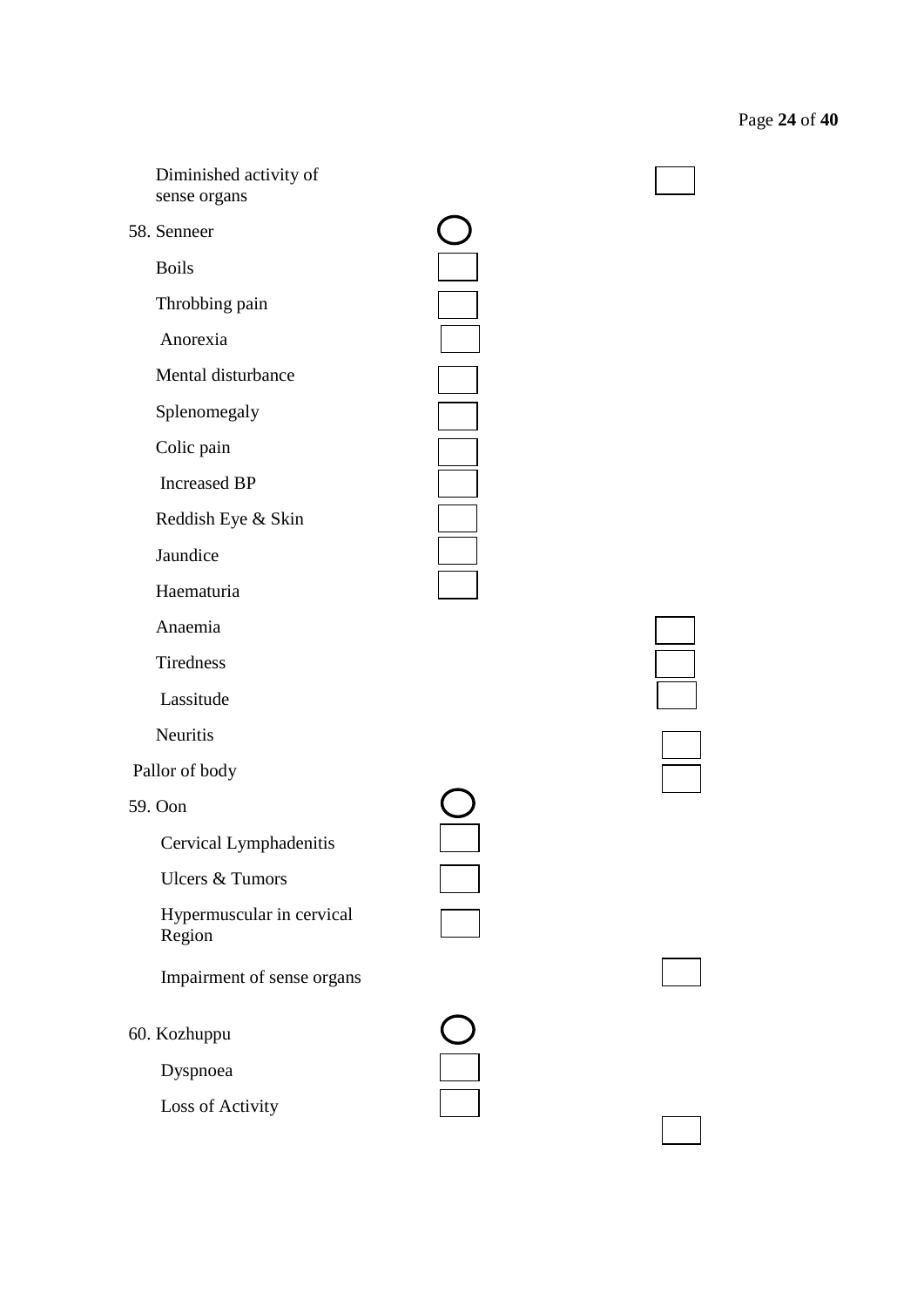## Pain in Hip

| 61. Enbu                         |           |                |
|----------------------------------|-----------|----------------|
| Splitting & falling of hair      |           |                |
| Loosening of teeth & nail        |           |                |
| 62. Moolai                       |           |                |
| Non-healing ulcer                |           |                |
| Swollen phalanges                |           |                |
| Swollen eyes                     |           |                |
| Oliguria                         |           |                |
| Heaviness of body                |           |                |
| Weakness of bone                 |           |                |
| Sunken eyes                      |           |                |
| 63.Sukkilam/suronitham           |           |                |
| Love & lust towards women/men    |           |                |
| Urinary calculi                  |           |                |
| Failure of reproduction          |           |                |
| Pain in genitalia                |           |                |
| ENVAGAI THERVUGAL                |           |                |
| <b>NAA</b>                       |           |                |
| 64. Maa padithal<br>Present      | Absent    |                |
|                                  |           |                |
| <b>Black</b><br>Red<br>65. Niram | Pale      | Others         |
|                                  |           |                |
| 66. Suvai                        | Thuvarppu |                |
| Pulippu<br>Inippu                | Kaippu    | Uvarppu Karppu |
|                                  |           |                |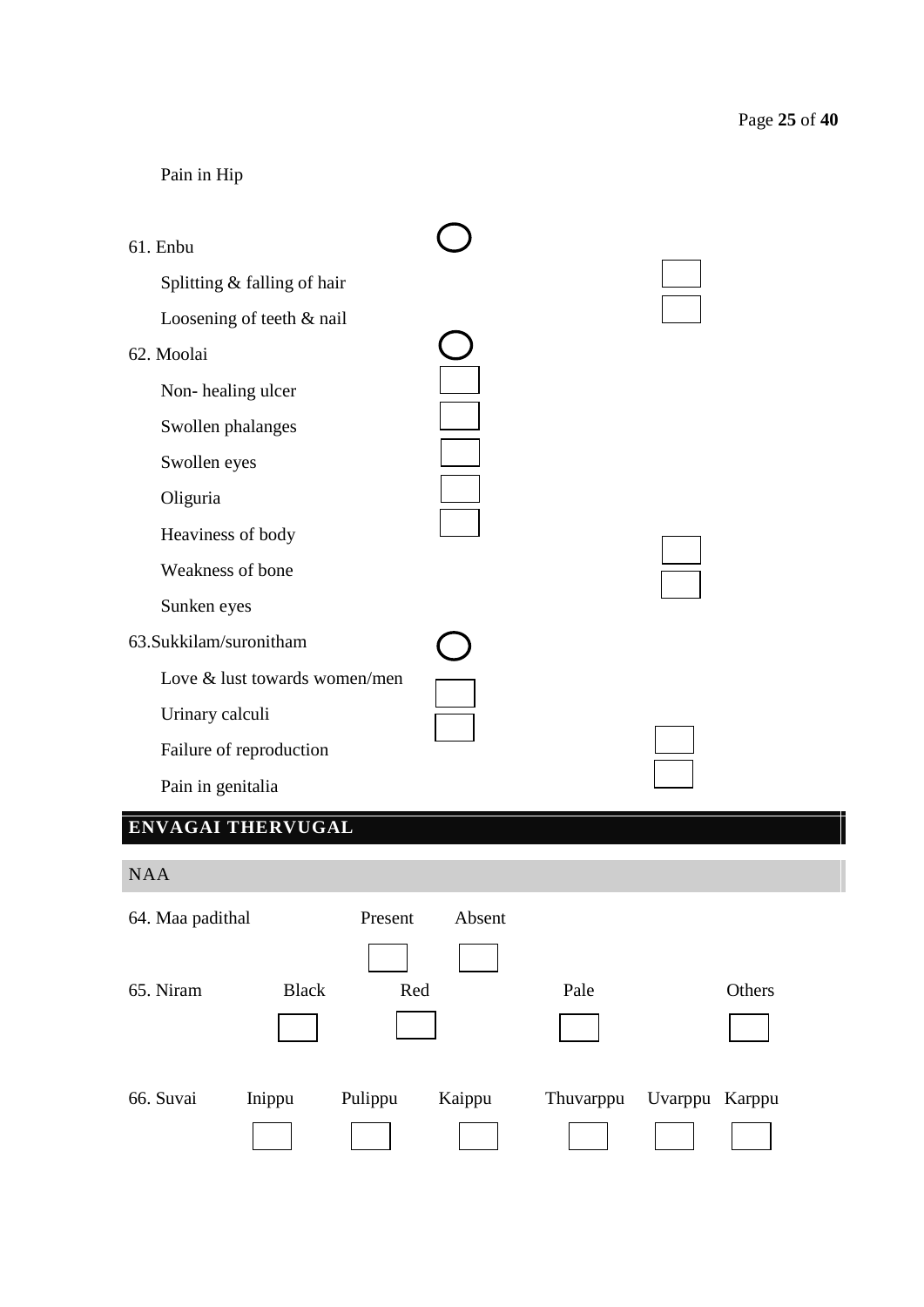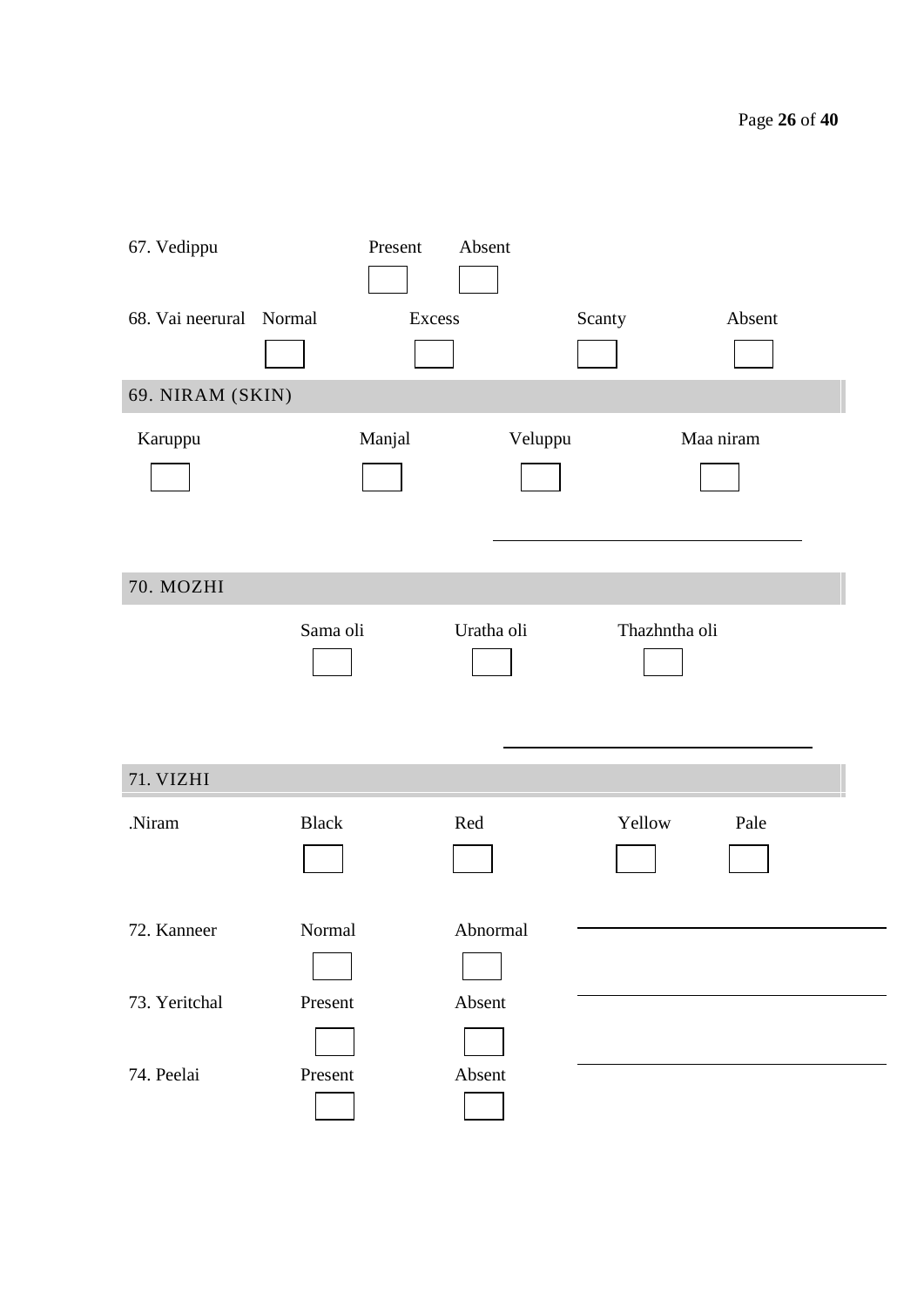| <b>MEI</b>             |                       |                   |                           |                          |
|------------------------|-----------------------|-------------------|---------------------------|--------------------------|
| 75. Veppam             | Mitha Veppam          | Miku Veppam       | Thatpam                   |                          |
|                        |                       |                   |                           |                          |
| 76. Viyarvai<br>Normal |                       | Increased         | Reduced                   |                          |
| 77. Thoduvali          | Present               | Absent            |                           |                          |
| (Tenderness)           |                       |                   |                           |                          |
| 78. Vali (Pain)        | Present               | Absent            |                           |                          |
|                        |                       |                   |                           |                          |
| 79. NAADI              |                       |                   |                           |                          |
| Vatham<br>Pitha Kabam  | Pitham<br>Pithavatham | Kabam             | Vathapitham<br>Kabavatham | Vathakabam<br>Kabapitham |
| <b>MALAM</b>           |                       | <b>NORMAL</b> (1) | <b>AFFECTED (2)</b>       |                          |
| 80. Niram              | <b>Black</b>          | Red               | Yellow                    | Pale                     |
| 81. Thanmai            | Irukal                | Ilakal            | Thin                      | <b>Bulky</b>             |
| (Consistency)          |                       |                   |                           |                          |
| 82. Alavu<br>Normal    |                       | Increased         | Reduced                   |                          |
| 83. Kazhichal          | Present               | Absent            |                           |                          |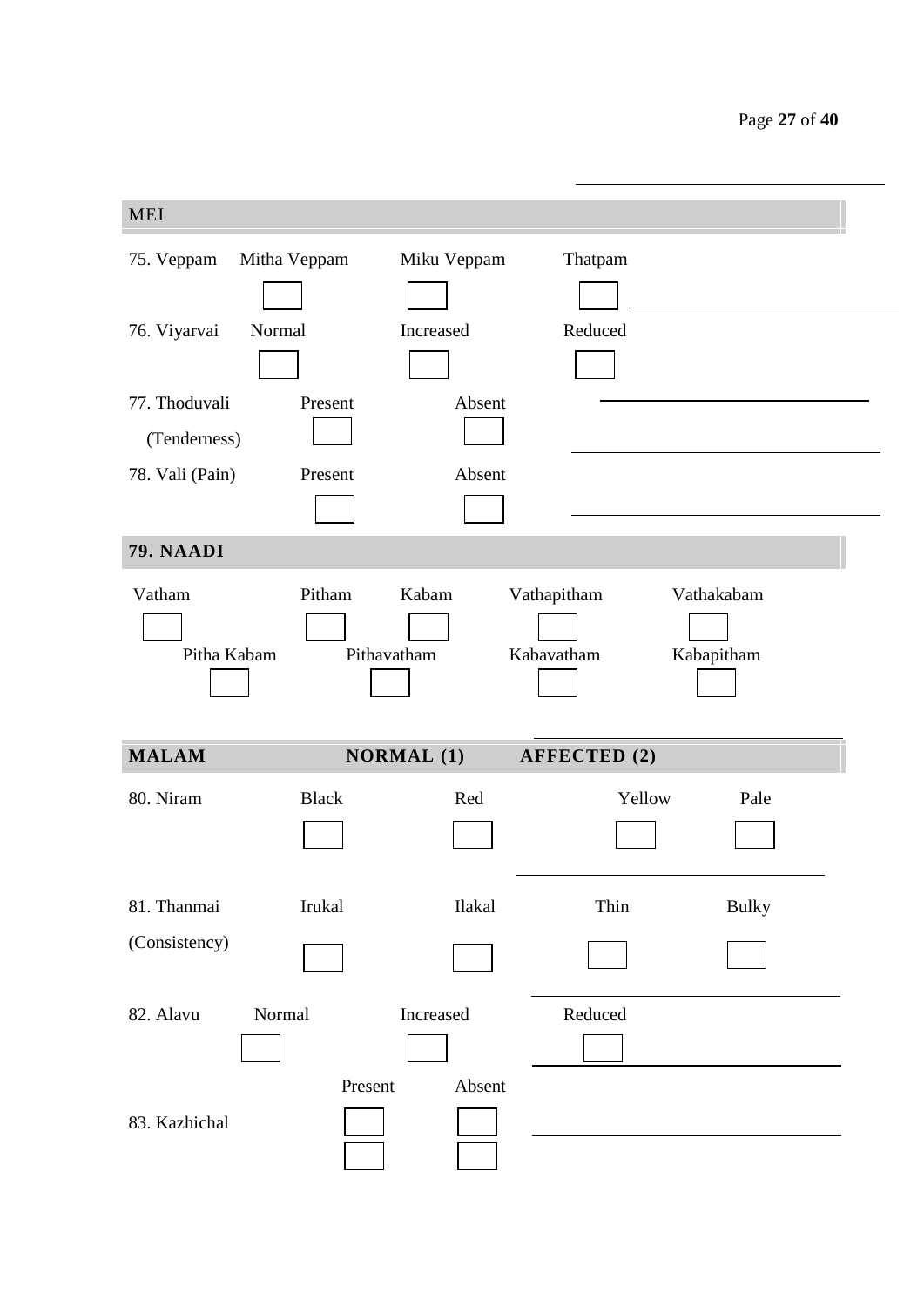| 84. Seetham                                     |                |                |                |                                  |                |                       |                |       |  |
|-------------------------------------------------|----------------|----------------|----------------|----------------------------------|----------------|-----------------------|----------------|-------|--|
| 85. Vemmai                                      |                |                |                |                                  |                |                       |                |       |  |
|                                                 |                |                |                |                                  |                |                       |                |       |  |
| MOOTHIRAM                                       |                |                |                |                                  |                |                       |                |       |  |
|                                                 |                |                |                |                                  |                |                       |                |       |  |
| <b>NEERKURI</b>                                 |                |                | NORMAL (1)     |                                  | AFFECTED (2)   |                       |                |       |  |
| 86. Niram                                       |                | Venmai         | Manjal         | Sivappu                          | Others         |                       |                |       |  |
|                                                 |                |                |                |                                  |                |                       |                |       |  |
| 87. Nurai                                       | Normal         | Increased      |                | Reduced                          |                |                       |                |       |  |
|                                                 |                |                |                |                                  |                |                       |                |       |  |
| 88. Edai                                        | Normal         | Increased      |                | Reduced                          |                |                       |                |       |  |
|                                                 |                |                |                |                                  |                |                       |                |       |  |
| 89. Enjal                                       | Normal         |                | Increased      |                                  | Reduced        |                       |                |       |  |
| (Alavu)                                         |                |                |                |                                  |                |                       |                |       |  |
| 90. Manam                                       |                | Present        |                | Absent                           |                |                       |                |       |  |
|                                                 |                |                |                |                                  |                |                       |                |       |  |
| 91. Thadavai                                    |                | <b>DAY</b>     |                | <b>NIGHT</b>                     |                |                       |                |       |  |
| (Frequency)                                     |                |                |                |                                  |                |                       |                |       |  |
|                                                 |                |                |                |                                  |                |                       |                |       |  |
| NEIKKURI                                        |                |                |                |                                  |                |                       |                |       |  |
| 92. Aravam                                      |                | 93. Mothiram   |                |                                  | 94.Muthu       |                       |                |       |  |
|                                                 |                |                |                |                                  |                |                       |                |       |  |
| 95.MANIKKADAI NOOL - VIRARKADAI                 |                |                |                |                                  |                |                       |                |       |  |
| 10<br>11                                        | $9\frac{3}{4}$ | $9\frac{1}{2}$ | $9\frac{1}{4}$ | 9                                | $8\frac{3}{4}$ | $8\,\,\mathrm{\AA{}}$ | $8\frac{1}{4}$ | $8\,$ |  |
| 7 <sup>3</sup> / <sub>4</sub><br>$7\frac{1}{2}$ | $7\frac{1}{4}$ | $\overline{7}$ | $6\frac{3}{4}$ | $6\frac{1}{2}$<br>$6\frac{1}{4}$ |                | $\boldsymbol{6}$      |                |       |  |
|                                                 |                |                |                |                                  |                |                       |                |       |  |
| $5\frac{3}{4}$<br>$5\frac{1}{2}$                | $5\frac{1}{4}$ | $\mathfrak{S}$ | $4\frac{3}{4}$ | $4\frac{1}{2}$<br>$4\frac{1}{4}$ |                | $\overline{4}$        |                |       |  |

Date: Signature of Investigator/ Medical Officer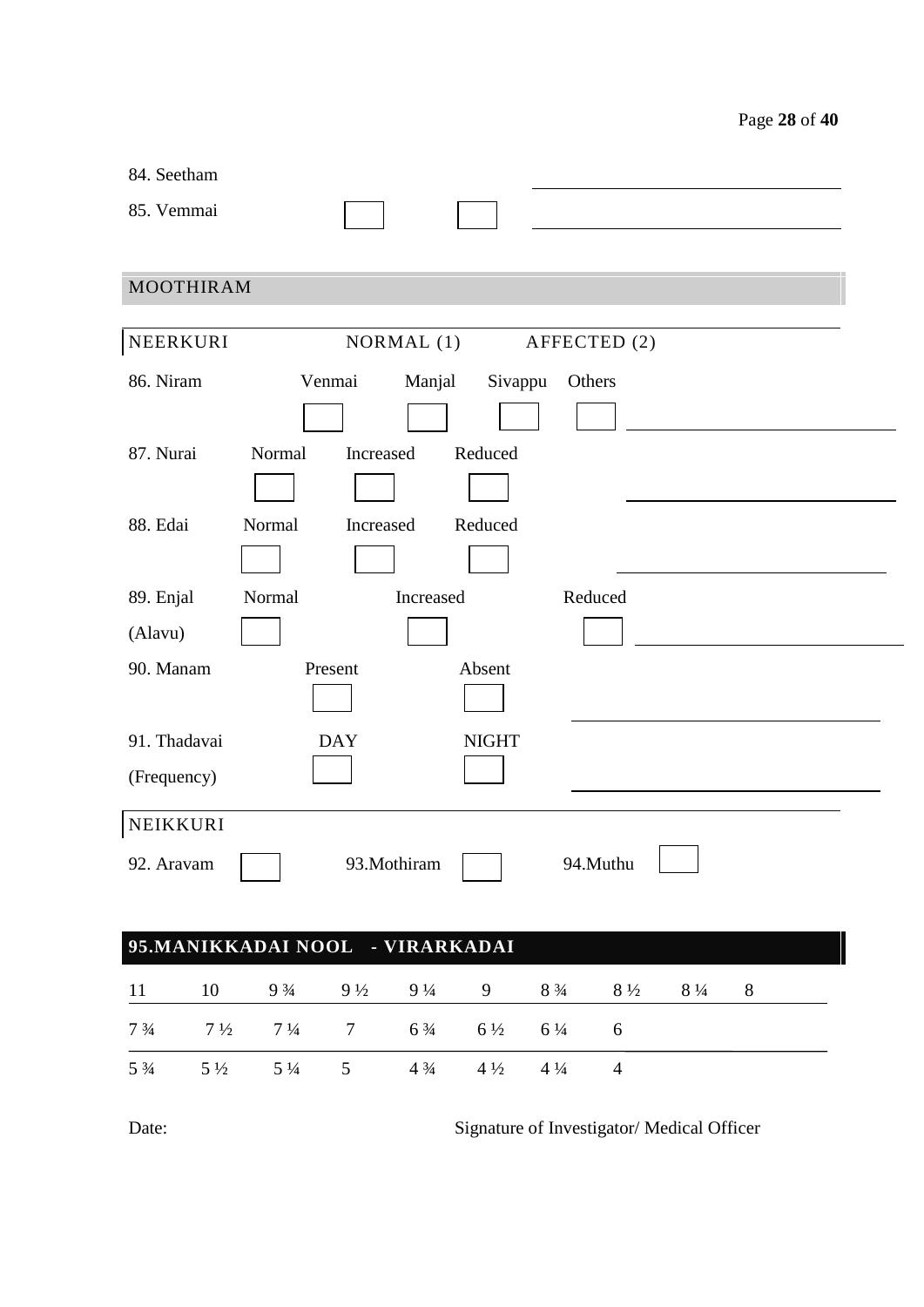### **CENTRAL COUNCIL FOR RESEARCH IN SIDDHA OPEN LABELED CLINICAL TRIAL OF APNC IN PEENISAM (SINUSITIS) Case Record Proforma - Laboratory Investigations – Before/After Treatment BLOOD**

| i.             | cells/mm.<br>TC:                                                 |
|----------------|------------------------------------------------------------------|
| ii.            | DC: P— % L— % B— % M— % E— %                                     |
| iii.           | ESR: $\frac{1}{2}$ mm $\frac{1}{2}$ hour<br>mm <sub>1</sub>      |
|                | hour                                                             |
| iv.            | Hb: gms% Absolute Eosinophil count                               |
|                | cells/mcL                                                        |
| $\mathbf{v}$ . | <b>Blood Sugar:</b>                                              |
|                | a. Fasting/Random<br>mgms%                                       |
| vi.            | Blood Urea:<br>mgms%                                             |
| vii.           | Serum Creatinine: mgms%                                          |
| viii.          | <b>Lipid Profile</b>                                             |
|                | a. Total Cholesterol: mgms%                                      |
|                | $\mathbf{b.} \quad \mathbf{TGL} : \qquad \qquad \mathbf{mgms\%}$ |
|                | c. $HDL:$ mgms%                                                  |
|                | d. $LDL:$ mgms%                                                  |
|                | Bleeding time<br><b>Sec</b><br>min                               |
|                | Clotting time- min Sec                                           |
|                | VDRL: Positive<br>Negative                                       |
|                | <b>IgE Example Example 20</b><br>IU/ml                           |

**X- RAY: Para Nasal Sinuses:**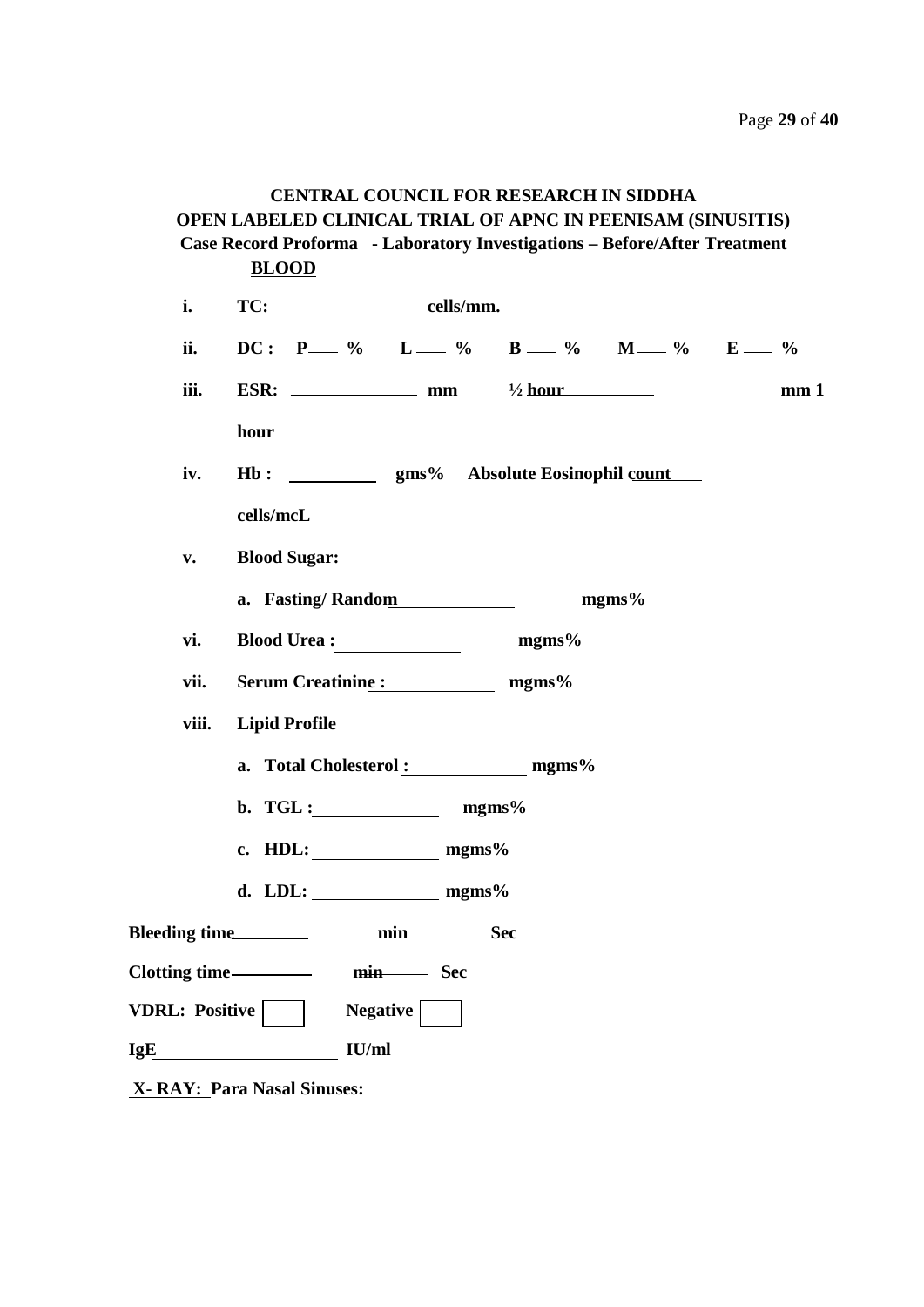#### **CENTRAL COUNCIL FOR RESEARCH IN SIDDHA**

#### **OPEN LABELED CLINICAL TRIAL OF APNC IN PEENISAM (SINUSITIS)**

#### **CASE RECORD FORM III – Assessment Proforma**

| 1. Code No (of clinical trial) | 043 |  |
|--------------------------------|-----|--|
|                                |     |  |

**2. Center Siddha Central Research Institute, Chennai – 600 106**

**3. Serial no of the subject**

**3. Name of the subject Mr/Ms/Mrs. -------------------------------------------------**

 $1<sup>st</sup>$  **visit** –  $0<sup>th</sup>$  **day** 

| <b>VITAL SIGNS</b>  |                           |
|---------------------|---------------------------|
| 12. Pulse rate/min  |                           |
| 13. Heart rate/min  |                           |
| 14. BP(mmof Hg)     |                           |
| 15. Temperature °F  | o                         |
|                     | PRESENT (1)<br>ABSENT (2) |
| 16. Cyanosis        |                           |
| 17. Anaemia         |                           |
| 18. Jaundice        |                           |
| 19. Clubbing        |                           |
| 20. Lymphadenopathy |                           |
| 21. Oedema          |                           |
| 22. Height/cm       | ٠                         |
| 23. Weight/Kgs      | 6                         |
| 24. BMI             |                           |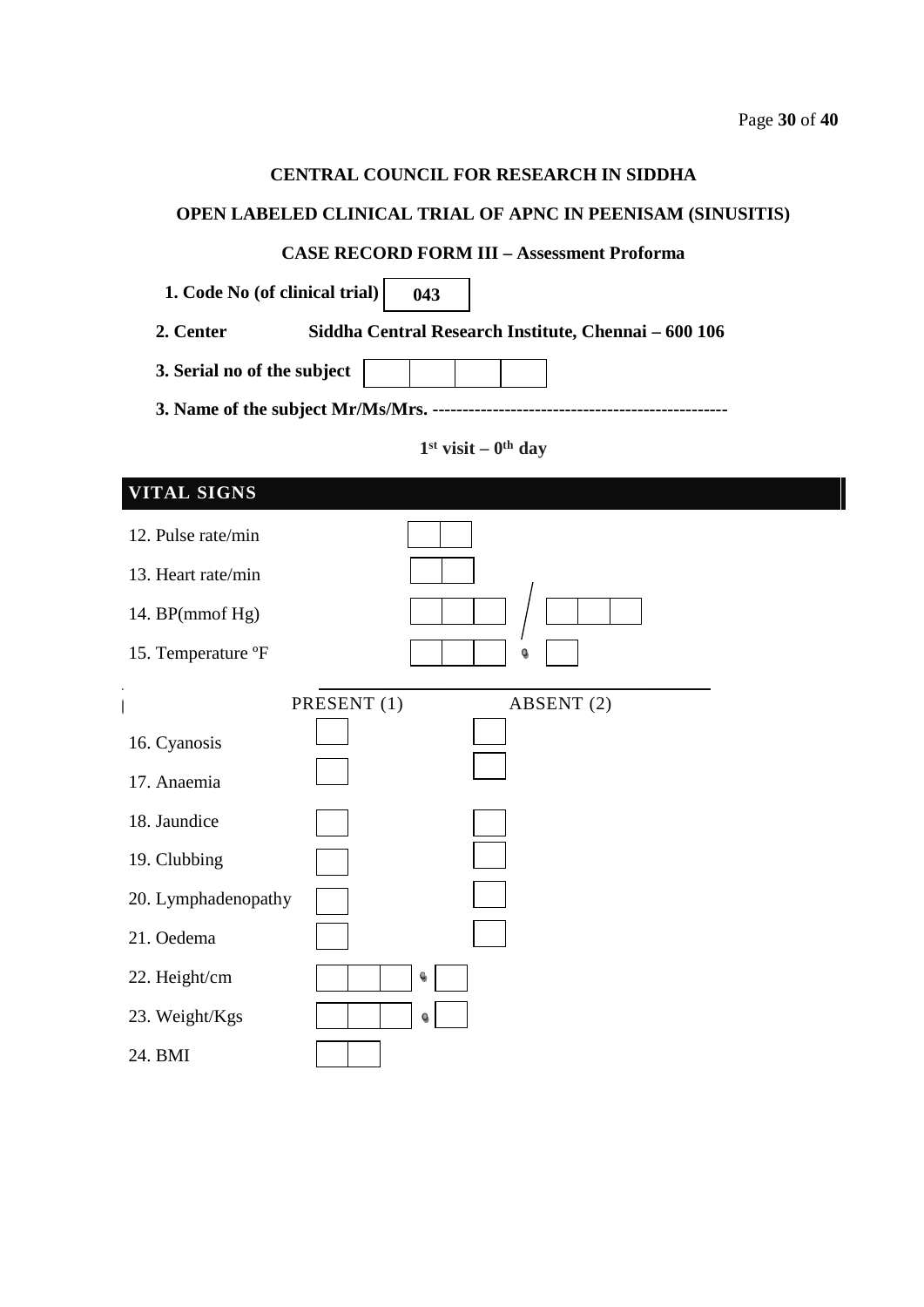## **UYIR THATHUKKAL**

# VALI - ABSENT (0) NORMAL (1) DECREASED (2) INCREASED (3)

| 37. Uyirkkal (Pranan)        |  |
|------------------------------|--|
| Digestion                    |  |
| 38. Kizhnokkukkal (Abanan)   |  |
| <b>Excretion of Urine</b>    |  |
| <b>Excretion of Faeces</b>   |  |
| 39. Paruvukal (Viyanan)      |  |
| Blinking                     |  |
| Movement of limbs            |  |
| 40. Melnokkukal (Uthanan)    |  |
| Eloquence                    |  |
| Complexion                   |  |
| Hiccup                       |  |
| 41. Nadukkal (Samanan)       |  |
| Digestion                    |  |
| 42. Nagan                    |  |
| Hearing                      |  |
| Thinking                     |  |
| Closing & opening of eyelids |  |
| 43. Koorman                  |  |
| Winking of eyelids           |  |
| Yawning                      |  |
| Closing of mouth             |  |
| 44. Kirukaran                |  |
| <b>Salivary Secretions</b>   |  |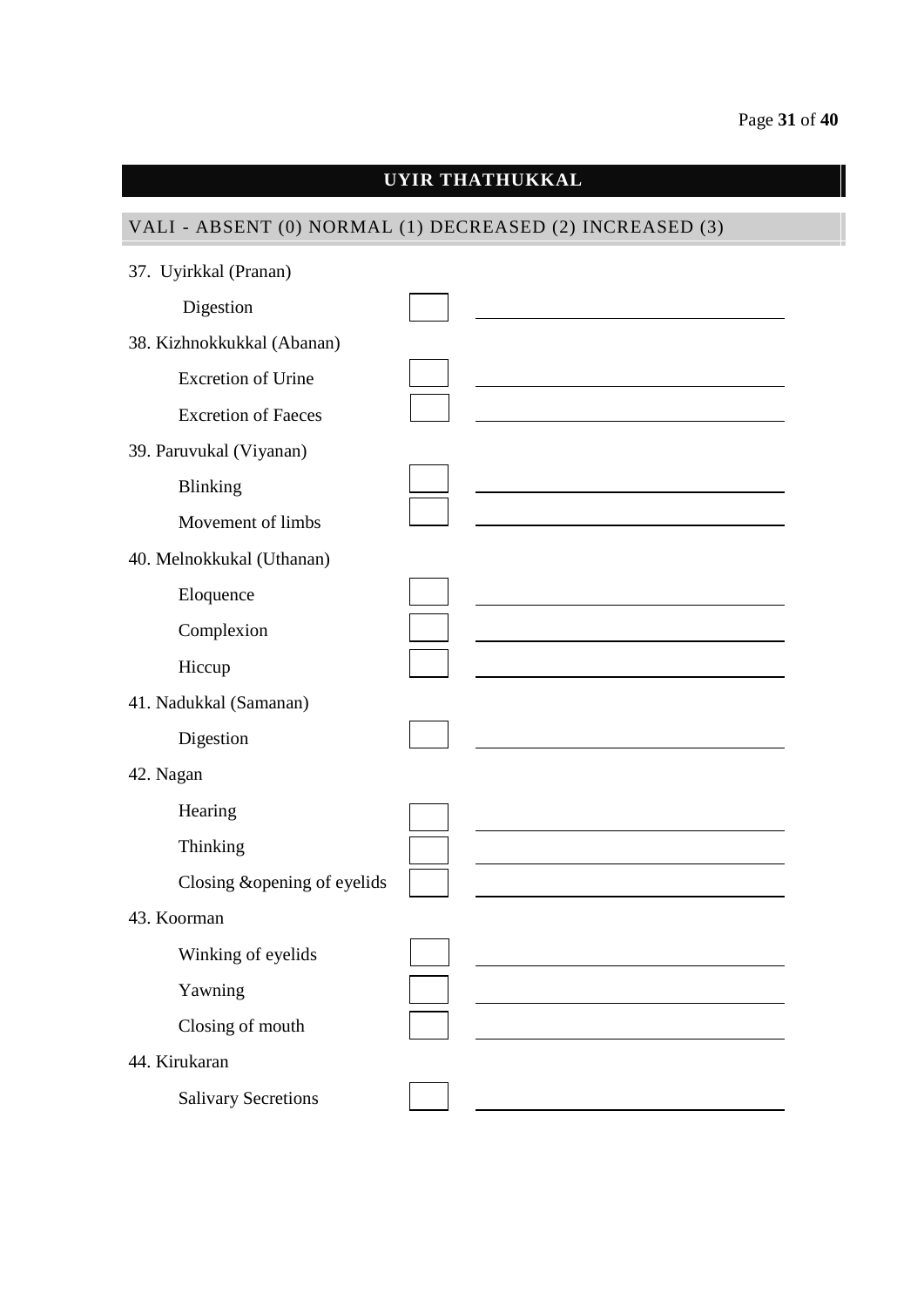| Hunger                     |                                                           |  |
|----------------------------|-----------------------------------------------------------|--|
| 45. Devathathan            |                                                           |  |
| <b>Occular Movements</b>   |                                                           |  |
| Laziness                   |                                                           |  |
|                            | AZHAL - ABSENT (0) NORMAL (1) DECREASED (2) INCREASED (3) |  |
| 47. Aakkanal (Anar pitham) |                                                           |  |
| Digestion                  |                                                           |  |
| 48. Vannayeri(Ranjagam)    |                                                           |  |
| Pallor                     |                                                           |  |
| 49. Aattralangi(Sathagam)  |                                                           |  |
| Movements                  |                                                           |  |
| 50. Olloli Thee (Alosagam) |                                                           |  |
| Complexion                 |                                                           |  |
| Colour of Skin             |                                                           |  |
| <b>Brightness of Skin</b>  |                                                           |  |
| 51. Nokkazhal(Prasagam)    |                                                           |  |
| Vision                     |                                                           |  |

## IYAM - ABSENT (0) NORMAL (1) DECREASED (2) INCREASED (3)

| 52. Aliiyam (Avalambagam)    |  |
|------------------------------|--|
| Respiration                  |  |
| 53. Neerppiyam (Kilethagam)  |  |
| Digestion                    |  |
| 54. Suvaikanaiyam (Pothagam) |  |
| Taste                        |  |
| 55. Niraivaiyam (Tharpagam)  |  |
|                              |  |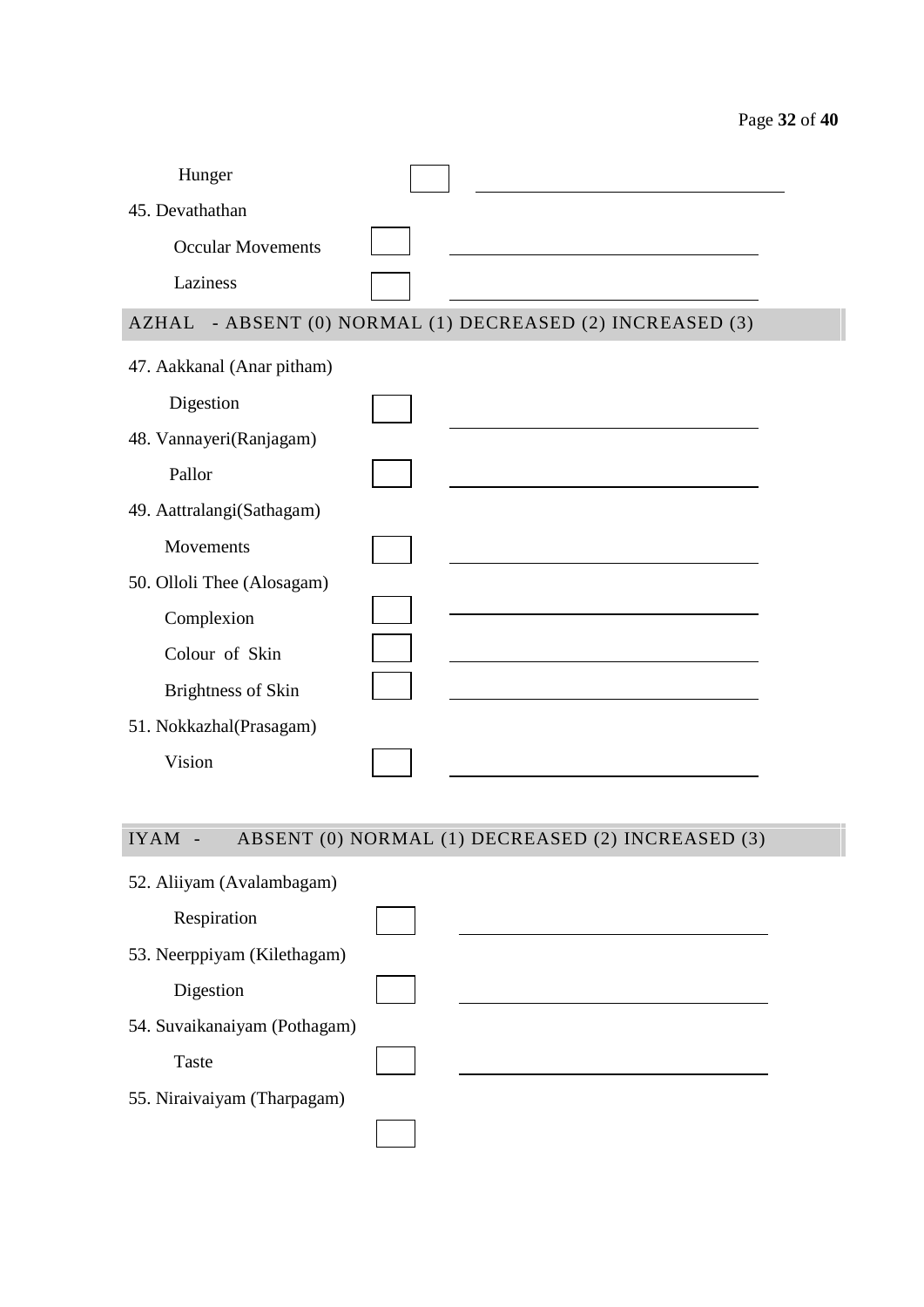| Cooling of Sense organs                                                      |                     |              |
|------------------------------------------------------------------------------|---------------------|--------------|
| 56. Onriyaiyam (Santhigam)<br>Movements of joints<br><b>VATHAM</b><br>PITHAM | <b>KABAM</b>        |              |
| UDAL THATHUKKAL                                                              | <b>INCREASED(1)</b> | DECREASED(2) |
| 57. Saaram                                                                   |                     |              |
| Indigestion                                                                  |                     |              |
| Loss of Weight                                                               |                     |              |
| <b>Tiredness</b>                                                             |                     |              |
| Lassitude                                                                    |                     |              |
| Dryness of the Skin                                                          |                     |              |
| Diminished activity of<br>Sense organs                                       |                     |              |
| 58. Senneer                                                                  |                     |              |
| <b>Boils</b>                                                                 |                     |              |
| Throbbing pain                                                               |                     |              |
| Anoerxia                                                                     |                     |              |
| <b>Mental Disturbance</b>                                                    |                     |              |
| Splenomegaly                                                                 |                     |              |
| Colic pain                                                                   |                     |              |
| <b>Increased BP</b>                                                          |                     |              |
| Reddish Eye & Skin                                                           |                     |              |
| Jaundice                                                                     |                     |              |
| Hameturia                                                                    |                     |              |
| Anaemia                                                                      |                     |              |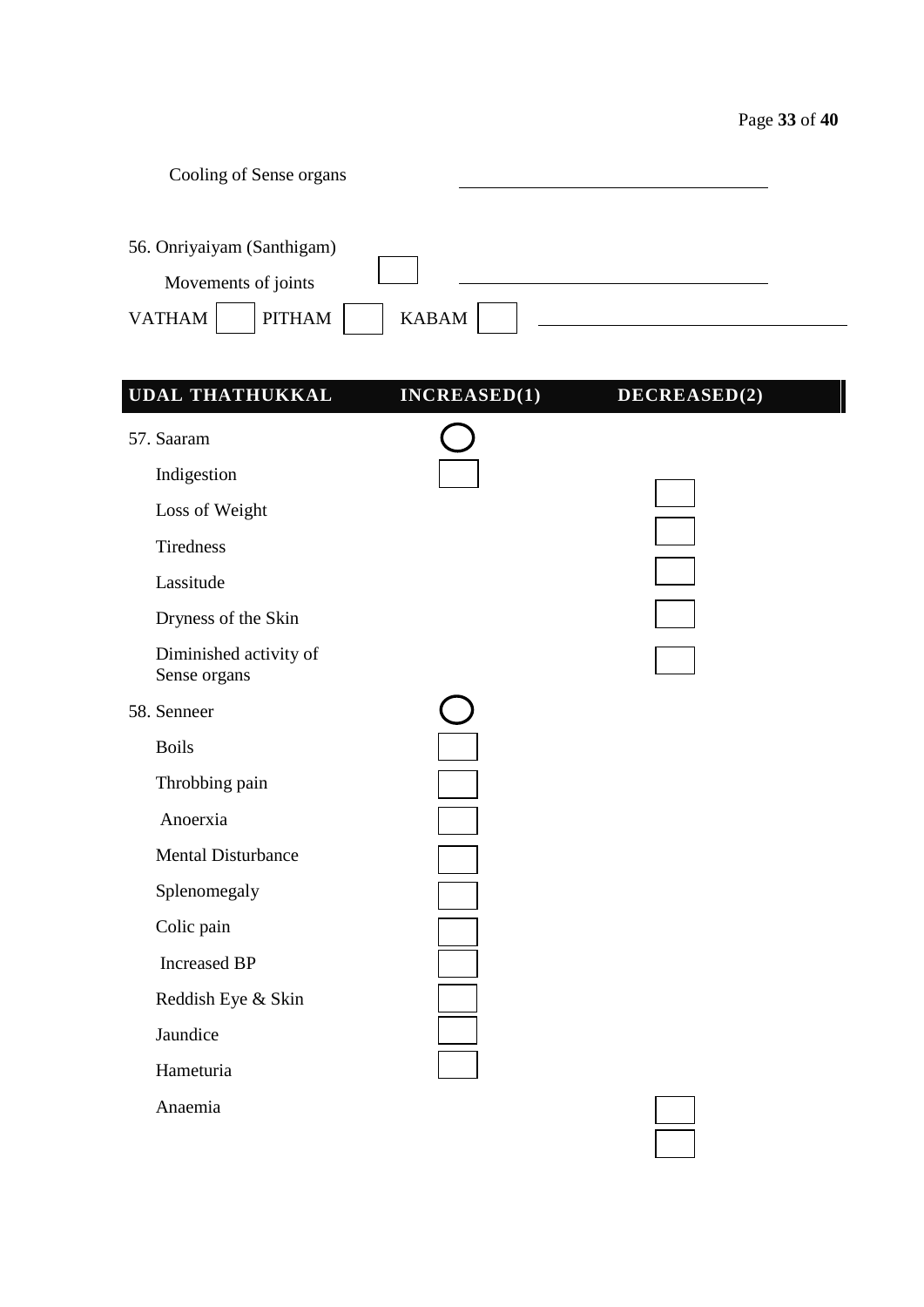Tiredness

Lassitude

Neuritis

Pallor of body

59. Oon

Cervical Lymph adenitis

 $\equiv$ 

Ulcers & Tumor

Hypermuscular in cervical Region

Impairment of Sense organs

60. Kozhuppu

Dyspnoea

Loss of Activity

Pain in Hip

61. Enbu

Splitting & Falling of Hair Loosening of Teeth & Nail

- 62. Moolai
	- Non Healing ulcer
	- Swollen Phalanges
	- Swollen eyes

Oliguria

Heaviness of body

Weakness of bone

h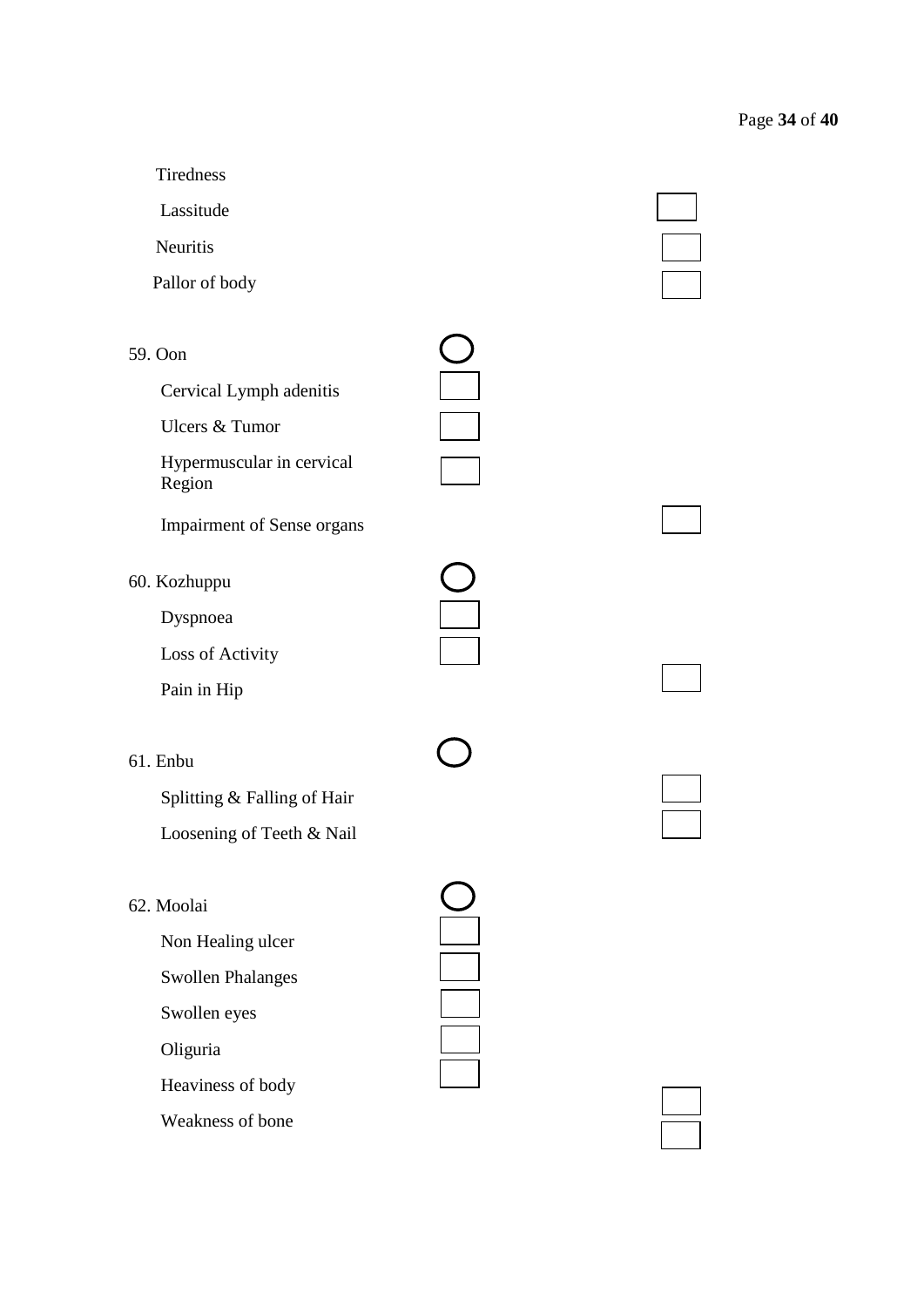| Sunken eyes                   |  |
|-------------------------------|--|
| 63.Sukilam/suronitham         |  |
| Love & Lust towards women/men |  |
| Urinary calculi               |  |
| Failure in reproduction       |  |
| Pain in genitalia             |  |

## **Severity of symptoms at baseline and subsequent follow ups**

| <b>Symptoms</b>                         | <b>Base</b> |              | Follow up (weeks) | <b>Remarks</b> |                         |   |   |  |
|-----------------------------------------|-------------|--------------|-------------------|----------------|-------------------------|---|---|--|
|                                         | line        | $\mathbf{1}$ | $\overline{2}$    | $\mathbf{3}$   | $\overline{\mathbf{4}}$ | 5 | 6 |  |
| <b>Irritation &amp; Burning</b>         |             |              |                   |                |                         |   |   |  |
| <b>Sensation</b>                        |             |              |                   |                |                         |   |   |  |
| <b>Watery Discharge</b>                 |             |              |                   |                |                         |   |   |  |
| <b>Redness &amp; lacrimation of the</b> |             |              |                   |                |                         |   |   |  |
| eyes                                    |             |              |                   |                |                         |   |   |  |
| <b>Nasal Speech</b>                     |             |              |                   |                |                         |   |   |  |
| Itching & blockage of ears              |             |              |                   |                |                         |   |   |  |
| <b>Heaviness of the Head</b>            |             |              |                   |                |                         |   |   |  |
| <b>Difficulty in breathing</b>          |             |              |                   |                |                         |   |   |  |
| <b>Head Ache</b>                        |             |              |                   |                |                         |   |   |  |
| <b>Nasal congestion</b>                 |             |              |                   |                |                         |   |   |  |
| <b>Dull Ache In Mid Face</b>            |             |              |                   |                |                         |   |   |  |
| <b>Sneezing</b>                         |             |              |                   |                |                         |   |   |  |
| <b>Giddiness</b>                        |             |              |                   |                |                         |   |   |  |
| Rhinorrhea                              |             |              |                   |                |                         |   |   |  |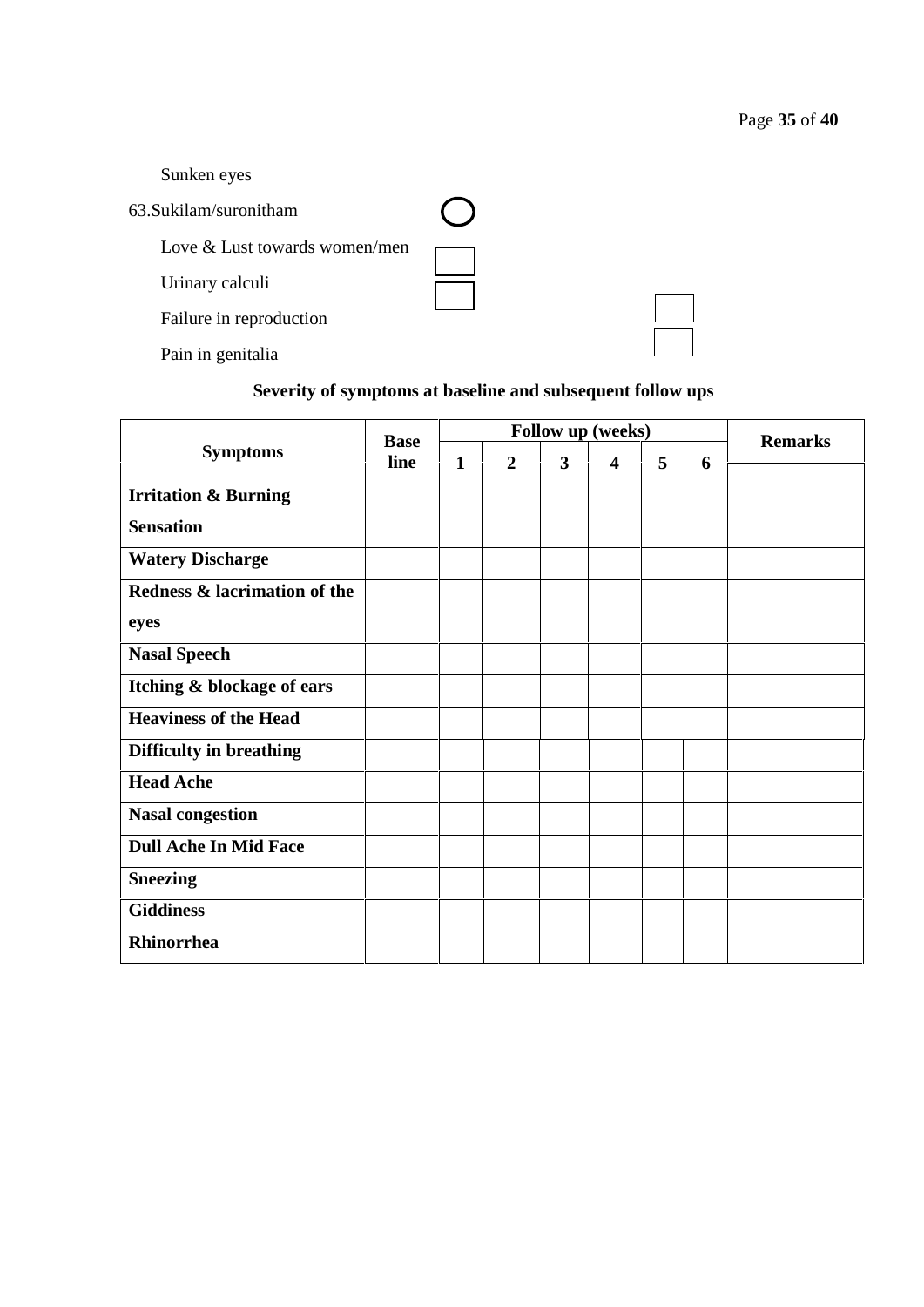|                  | <b>Base</b> |              | <b>Follow up</b> (Weeks) |   |                         |   |   |                |  |  |
|------------------|-------------|--------------|--------------------------|---|-------------------------|---|---|----------------|--|--|
| <b>Symptoms</b>  | line        | $\mathbf{1}$ | $\overline{2}$           | 3 | $\overline{\mathbf{4}}$ | 5 | 6 | <b>Remarks</b> |  |  |
| <b>Vatham</b>    |             |              |                          |   |                         |   |   |                |  |  |
| <b>Viscous</b>   |             |              |                          |   |                         |   |   |                |  |  |
| <b>Mucous</b>    |             |              |                          |   |                         |   |   |                |  |  |
| <b>Discharge</b> |             |              |                          |   |                         |   |   |                |  |  |
| Fetid smell      |             |              |                          |   |                         |   |   |                |  |  |
| Head ache        |             |              |                          |   |                         |   |   |                |  |  |
|                  |             |              |                          |   |                         |   |   |                |  |  |
| No block         |             |              |                          |   |                         |   |   |                |  |  |
| Dryness in the   |             |              |                          |   |                         |   |   |                |  |  |
| <b>Nose</b>      |             |              |                          |   |                         |   |   |                |  |  |
| Tenesmus in      |             |              |                          |   |                         |   |   |                |  |  |
| scalp            |             |              |                          |   |                         |   |   |                |  |  |

|                   | <b>Base</b> |                         |                  |   |                         |   |   |                |
|-------------------|-------------|-------------------------|------------------|---|-------------------------|---|---|----------------|
| <b>Symptoms</b>   | line        | $\mathbf{1}$            | $\overline{2}$   | 3 | $\overline{\mathbf{4}}$ | 5 | 6 | <b>Remarks</b> |
|                   |             |                         | Pitham           |   |                         |   |   |                |
| Yellowish         |             |                         |                  |   |                         |   |   |                |
| Discharge         |             |                         |                  |   |                         |   |   |                |
| Smell of Flush    |             |                         |                  |   |                         |   |   |                |
| Occ. Head         |             |                         |                  |   |                         |   |   |                |
| ache              |             |                         |                  |   |                         |   |   |                |
|                   |             |                         |                  |   |                         |   |   |                |
| <b>Both Nasal</b> |             |                         |                  |   |                         |   |   |                |
| block             |             |                         |                  |   |                         |   |   |                |
| Angry look        |             |                         |                  |   |                         |   |   |                |
| with redness      |             |                         |                  |   |                         |   |   |                |
|                   | <b>Base</b> | <b>Follow up(Weeks)</b> |                  |   |                         |   |   |                |
| <b>Symptoms</b>   | line        | $\mathbf{1}$            | $\boldsymbol{2}$ | 3 | $\overline{\mathbf{4}}$ | 5 | 6 | <b>Remarks</b> |
|                   |             |                         | Kabam            |   |                         |   |   |                |
| Thick heavy       |             |                         |                  |   |                         |   |   |                |
| congeals of       |             |                         |                  |   |                         |   |   |                |
| mass of           |             |                         |                  |   |                         |   |   |                |
| phlegm            |             |                         |                  |   |                         |   |   |                |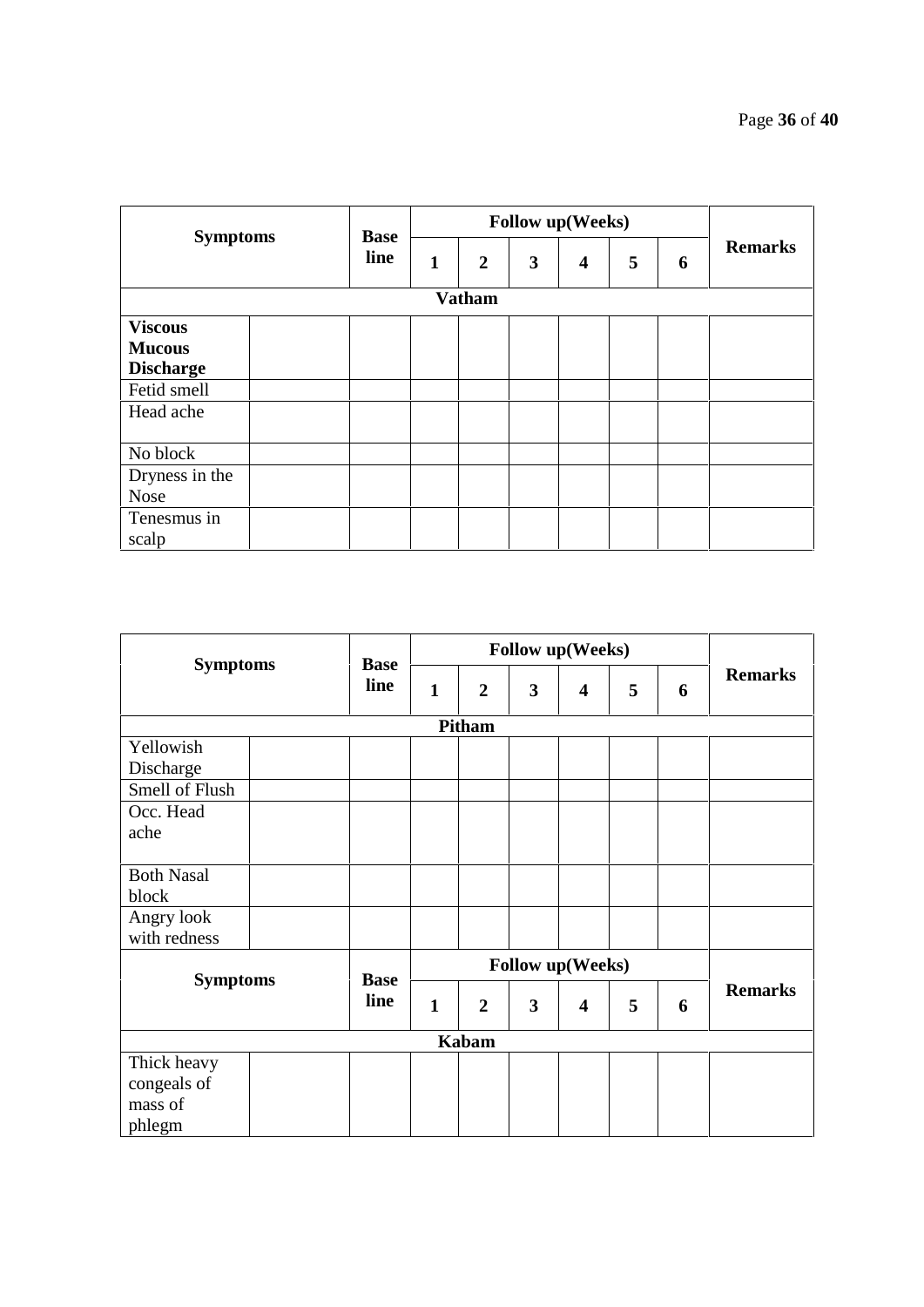| Offensive<br>smell of |  |  |  |  |  |
|-----------------------|--|--|--|--|--|
| decomposing           |  |  |  |  |  |
| body                  |  |  |  |  |  |
| Pricking pain         |  |  |  |  |  |
| in head               |  |  |  |  |  |
| Alternate             |  |  |  |  |  |
| <b>Nasal</b>          |  |  |  |  |  |
| <b>Block</b>          |  |  |  |  |  |
| Increased             |  |  |  |  |  |
| Sneezing              |  |  |  |  |  |
| Gummy                 |  |  |  |  |  |
| secretion of the      |  |  |  |  |  |
| eyes                  |  |  |  |  |  |

 $\text{Absolute} = 0$  Mild=1 Moderate=2 Severe=3

**Integrated Medicine Outcomes Scale' (IMOS)**

**(A five point verbal rating scale)**

| <b>1. COMPLETE RECOVERY</b>              |  |
|------------------------------------------|--|
| <b>2. MAJOR IMPROVEMENT</b>              |  |
| <b>3. SLIGHT TO MODERATE IMPROVEMENT</b> |  |
| <b>4. NO CHANGE</b>                      |  |
| <b>5. DETERIORATION</b>                  |  |

Subject Signature

Date:

Signature of Investigator/ Medical Officer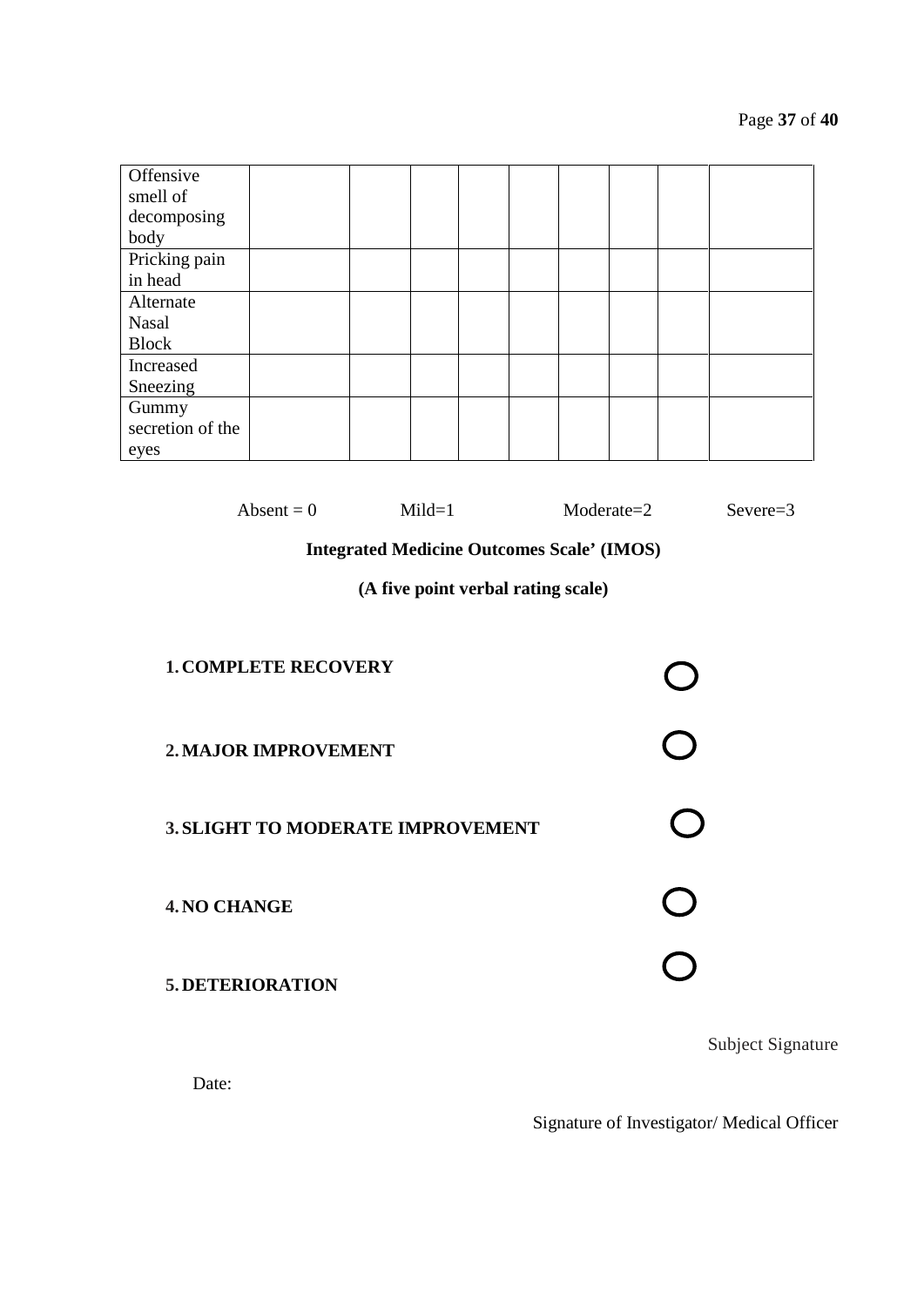#### **CENTRAL COUNCIL FOR RESEARCH IN SIDDHA**

#### **OPEN LABELED CLINICAL TRIAL OF APNC IN PEENISAM (SINUSITIS)**

#### DRUG COMPLIANCE REPORT FORM – I

(To be filled by the trial participant)

(To be issued on  $1^{st}$  visit - 0 day and taken back on  $2^{nd}$  visit -15<sup>th</sup> day)

Registration No. of participant \_\_\_\_\_\_\_\_\_\_\_\_\_\_\_\_\_\_\_\_\_\_\_\_\_\_\_\_\_\_\_\_\_\_\_\_\_\_\_\_

Name of the participant \_\_\_\_\_\_\_\_\_\_\_\_\_\_\_\_\_\_\_\_\_\_\_\_\_\_\_\_\_\_\_\_\_\_\_\_\_\_\_\_\_\_\_\_\_\_

Please come for next visit on ........................................................(Date and time is to be filled by the Investigator)

Instructions to trial participant

- Please take Capsule (APNC) twice a day after food.
- Please return the unused capsule along with the Drug Compliance Form duly filled.

|                     |  | <b>Morning Dose (Around 9 AM)</b>                                |                                 | Evening dose (Around 8 PM) |                                    |  |  |
|---------------------|--|------------------------------------------------------------------|---------------------------------|----------------------------|------------------------------------|--|--|
| S.no<br><b>Date</b> |  | <b>Please put</b><br>mark after<br>taking the<br><b>Medicine</b> | <b>Please enter</b><br>the time |                            | <b>Please</b><br>enter the<br>time |  |  |
| 1.                  |  |                                                                  |                                 |                            |                                    |  |  |
| 2.                  |  |                                                                  |                                 |                            |                                    |  |  |
| 3.                  |  |                                                                  |                                 |                            |                                    |  |  |
| 4.                  |  |                                                                  |                                 |                            |                                    |  |  |
| 5.                  |  |                                                                  |                                 |                            |                                    |  |  |
| 6.                  |  |                                                                  |                                 |                            |                                    |  |  |